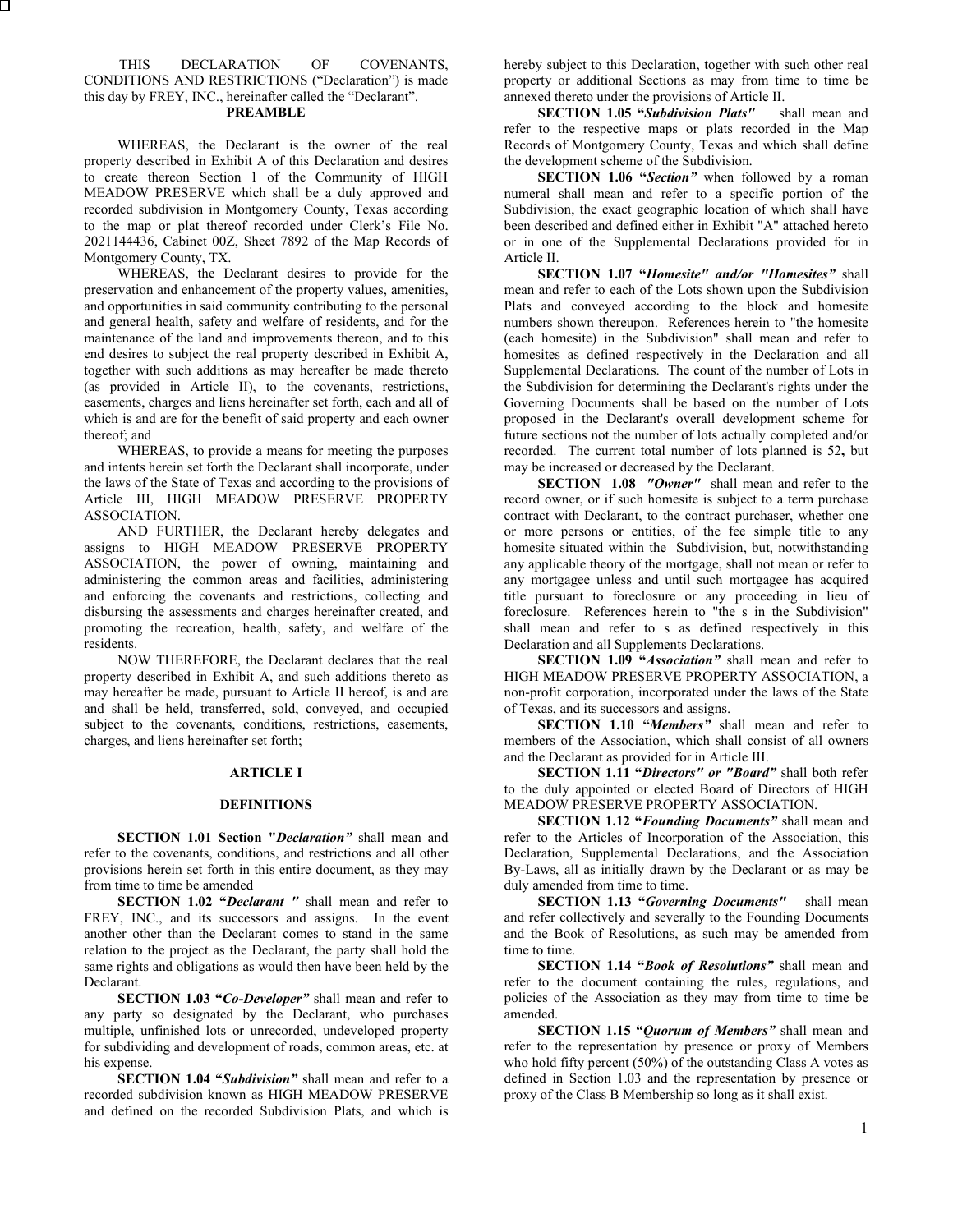**SECTION 1.16** *"Notice"* shall mean and refer to: (1) Written notice delivered personally or mailed to the last known address of the intended recipient. In such event, said notice shall conclusively be deemed to have been given by the Association by placing same in the United States mail, properly addressed, whether received by the addressee or not, or: (2) Notice published at least once each week for two consecutive weeks in a newspaper having general circulation in Montgomery County, Texas, or in the immediate area.

**SECTION 1.17 "***Registered Notice"* shall mean and refer to any Notice which has been signed for by a recipient or has been certified by the U. S. Postal Service or other entity as having been delivered (or the delivery of which has been certified by the Postal Service or other entity to have been attempted) to the address of the intended recipient. Failure by refusal of an intended recipient to acknowledge such Notice shall nevertheless constitute receipt when such refusal is witnessed by two other people or by one person if that person is a Postal Service representative.

**SECTION 1.18 "***Single Family"* shall mean and refer to a single housekeeping unit which includes not more than three adults who are legally unrelated, together with their legal children or others over which they may have legal guardianship or care. Provided, however, that parents or children of the owners and bona fide, salaried servants shall not be counted for purposes of this section.

**SECTION 1.19 "***Common Area"* shall mean and refer to all real property and improvements thereon owned or leased by the Association or over which the Association has an easement for maintenance (excepting Lots and dwelling units thereon) for the use and enjoyment of the Members.

**SECTION 1.20 "***Common Facilities"* shall specifically refer to all existing and subsequently provided improvements upon or within the Common Area. Also, in some instances, Common Facilities may consist of improvements for the use and benefit of all owners constructed, purchased, or leased on property not defined as a Common Area.

**SECTION 1.21 "***Supplemental Declaration"* shall mean and refer to any Supplemental Declaration of Covenants, Conditions and Restrictions bringing additional property within the scheme of this Declaration as provided for in Article II. References herein (whether specific or general) to provisions set forth in "all (any) Supplemental Declarations" shall be deemed to relate to the respective properties covered by such Supplemental Declarations.

### **ARTICLE II**

#### **PROPERTY SUBJECT TO THIS DECLARATION**

**SECTION 2.01** *The "Subdivision".* The real property which is and shall be held, transferred, sold, conveyed, and occupied subject to this Declaration is located in the County of Montgomery and is more particularly described in Exhibit "A" attached hereto and made a part hereof and represents the fifth stage of the Residential Planned Community known as HIGH MEADOW PRESERVE. For purposes of this Declaration, such real property is designated as Section 1.

**SECTION 2.02** *Mineral Exception:* There is hereby excepted from the Subdivision and Declarant will hereafter except from all its sales and conveyances within the Subdivision, or any part thereof, including the Lots and Common Area, all oil, gas, and other minerals in, on, or under the Subdivision, but Declarant hereby waives, to the extent of its ship interest, its right to use the surface of such land for

exploration for or development of oil, gas, and other minerals. except in specified drill sites as per the plat. No actions by any and nothing in the Governing Documents shall limit the rights of the mineral owners or Lease Holders from obtaining oil or gas from said property by slant or horizontal drilling to obtain minerals is specifically prohibited.

**SECTION 2.03** *Additions to Property Subject to Declaration:* Additional property may become subject to this Declaration in the following manner.

#### **A. ADDITIONS BY DECLARANT OR OTHERS:**

If Declarant or any other person, firm or corporation is the owner of any property which it desires to add to the scheme of this Declaration, it may do so by filing of record a Supplemental Declaration, which shall extend the scheme of the covenants and restrictions of this Declaration to such property. PROVIDED HOWEVER, that such covenants and restrictions as applied to the property which is so added may be altered or modified by said Supplemental Declaration, and PROVIDED FURTHER, if property is added to the scheme of this Declaration by any person, firm or corporation other than Declarant, the Association, acting through its Board of Directors and the Declarant must give written consent thereto. Each Supplemental Declaration shall include a legal description of the property added and shall designate said area with the term "Section" followed by a roman numeral so as to differentiate each respective area from other areas within the Subdivision.

### **B. CONTENTS OF SUPPLEMENTAL DECLA-RATIONS:**

Such Supplemental Declaration shall contain covenants and restrictions to which the added properties shall be subject. Such covenants and restrictions may contain additions, deletions, and modifications from those contained in this Declaration as may be necessary to reflect the different character, if any, of the added properties. Such Supplemental Declaration must impose an annual maintenance charge assessment on the property covered thereby, on a uniform, per homesite basis, substantially equivalent to the maintenance charge and assessment imposed by this Declaration, according to Article IV, and may contain such complementary additions and/or modifications of the covenants and restrictions contained in this Declaration as may be applicable to the additional property. In no event, however, shall such Supplemental Declaration revoke, modify, or add to the covenants established by this Declaration or by previously filed Supplemental Declarations within previously designated "Sections". All lots added in Supplemental Declarations shall have the same rights, privileges and obligations pertaining to Recreation Centers and common areas as those lots in the original Declaration unless specifically changed by the Declaration.

#### **C. COUNTY REGULATIONS:**

Any additions to the Subdivision according to the provisions hereunder, shall, in addition to the requirements of this Declaration, be approved by the proper governmental entities and recorded as required by the then existing regulations.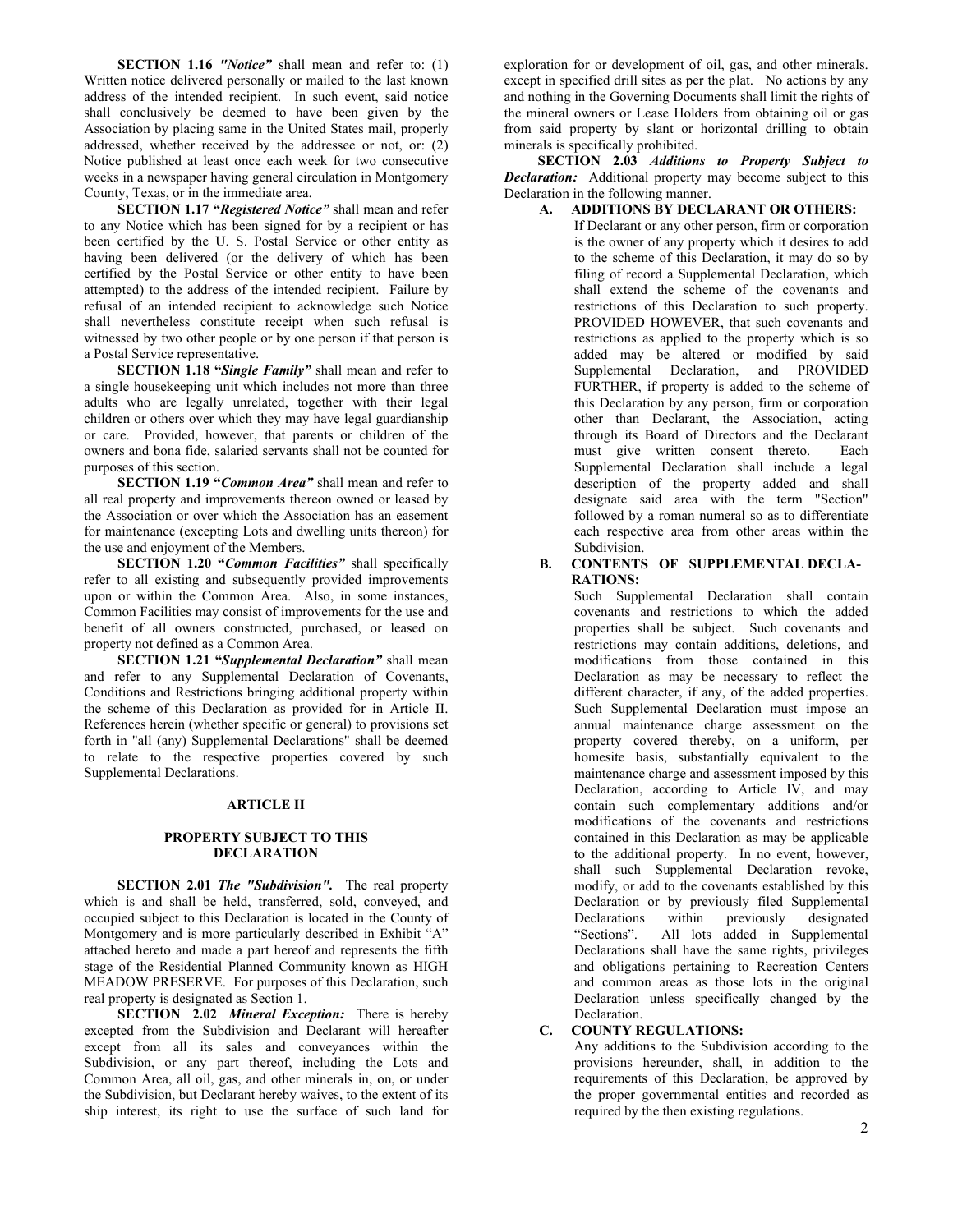#### **ARTICLE III HIGH MEADOW PRESRVE COMMUNITY ASSOCIATION**

#### **SECTION 3.01** *Organization:*

### *A.* **NON-PROFIT CORPORATION:**

HIGH MEADOW PRESERVE PROPERTY ASSOCIATION shall be a nonprofit, non-stock corporation organized and existing under the laws of the State of Texas and charged with the duties and vested with the powers prescribed by law and set forth in the Governing Documents, as such may be amended from time to time, provided no Governing Documents other than this Declaration shall for any reason be amended or otherwise changed or interpreted so as to be inconsistent with this Declaration.

### **B. PURPOSE:**

The purpose of the Association in general is to protect the general scheme of the development as evidenced by the Declaration and to provide for and promote the health, safety, and welfare of the Members, to set and collect the Annual Maintenance Fund Assessments, and other fees or Assessments, and to administer said funds, to provide for the protection of the Common Areas and Facilities in the Subdivision and such other purposes as are stated in the Founding Documents consistent with the provisions of this Declaration and all Supplemental Declarations.

#### **C. SUBSIDIARY CORPORATIONS:**

The Association shall have the right to form one or more subsidiary corporations, for any purpose or purposes deemed appropriate by a majority vote of the Board of Directors. Without limiting the generality of the foregoing, one or more subsidiary corporation(s) may be formed for the operation and maintenance of any specific area or to perform any function within the Subdivision; however, such subsidiary corporation(s) shall be subject to this Declaration and may not take any action to lessen or abate the rights of the Members.

### **SECTION 3.02** *Membership:*

### **A. ALL OWNERS:**

Each owner, whether one or more persons or entities, of a homesite shall, upon and by virtue of becoming such owner, automatically become a Member of the Association and shall remain a Member thereof until his ownership ceases for any reason, at which time his membership in the Association shall automatically cease. Membership in the Association shall be appurtenant to and shall automatically follow the ownership of each homesite and may not be separated from such ownership. Whenever the ownership of any homesite passes from one person to another, by whatever means, it shall not be necessary that any instrument provide for transfer of membership in the Association, and no certificate of membership will be issued. The term "Member" is further defined to include and refer to the executors, personal representatives and administrators of any

Member, and all other persons, firms, or corporations acquiring or succeeding to the title of the Member by sale, grant, will, foreclosure, execution, or by any legal process or by operation of law, or in any other legal manner. Operation of the preceding sentence shall not be construed to automatically allow all of the employees of a business or commercial entity to have rights to use the Common Areas except as specifically agreed by the Association Board

### **B. SUSPENSION OF RIGHTS:**

All of the privileges of membership, including voting rights and use of the Common Facilities, are subject to: 1) being current in all assessments and fees established by the Association, and 2) being in compliance with the covenants, rules and restrictions within the Governing Documents as they currently exist or may be amended from time to time. Any member failing to meet one or both conditions may, under the terms of the Governing Documents, be denied their privileges of membership.

**SECTION 3.03** *Voting Rights:* The Association shall have two classes of voting membership:

> **CLASS A:** Class A Members shall be all the Members of the Association, with the exception of the Declarant. Class A Members shall be entitled to one vote for each homesite in the Subdivision in which they hold the interest required for membership by this Declaration or any Supplemental Declaration. When more than one person holds such interest or interests in any such Lot, all such persons shall be Members, and the vote for such homesite shall be exercised as they determine among themselves but, in no event, shall more than one vote be cast with respect to any such Lot.

> **CLASS B:** The Class B Member shall be the Declarant. The Class B Member shall be entitled to three (3) votes for each homesite in the Subdivision in which it holds the interest required for membership by this Declaration or any Supplemental Declaration; provided that the Class B membership under this Declaration shall cease and become converted to Class A membership on the happening of the following events, whichever occurs earlier:

(a) when the total votes outstanding in the Class A membership equal the total votes outstanding in the Class B membership (according to the homesite count defined in Section 1.07);

(b) on January 1**,** 2027

(c) when, in its discretion, the Declarant so determines.

From and after the happening of whichever of these events occurs earlier, the Class B Member shall be deemed to be a Class A Member entitled to one (1) vote for each homesite in the Subdivision in which it holds the interest required for membership by this Declaration. At such time, the Declarant shall notify the Association in writing that the Class B Membership has terminated.

### **SECTION 3.04** *Voting Procedures and Requirements:*

All regular business of the Association shall be carried out by its duly appointed or elected Boards and Committees according to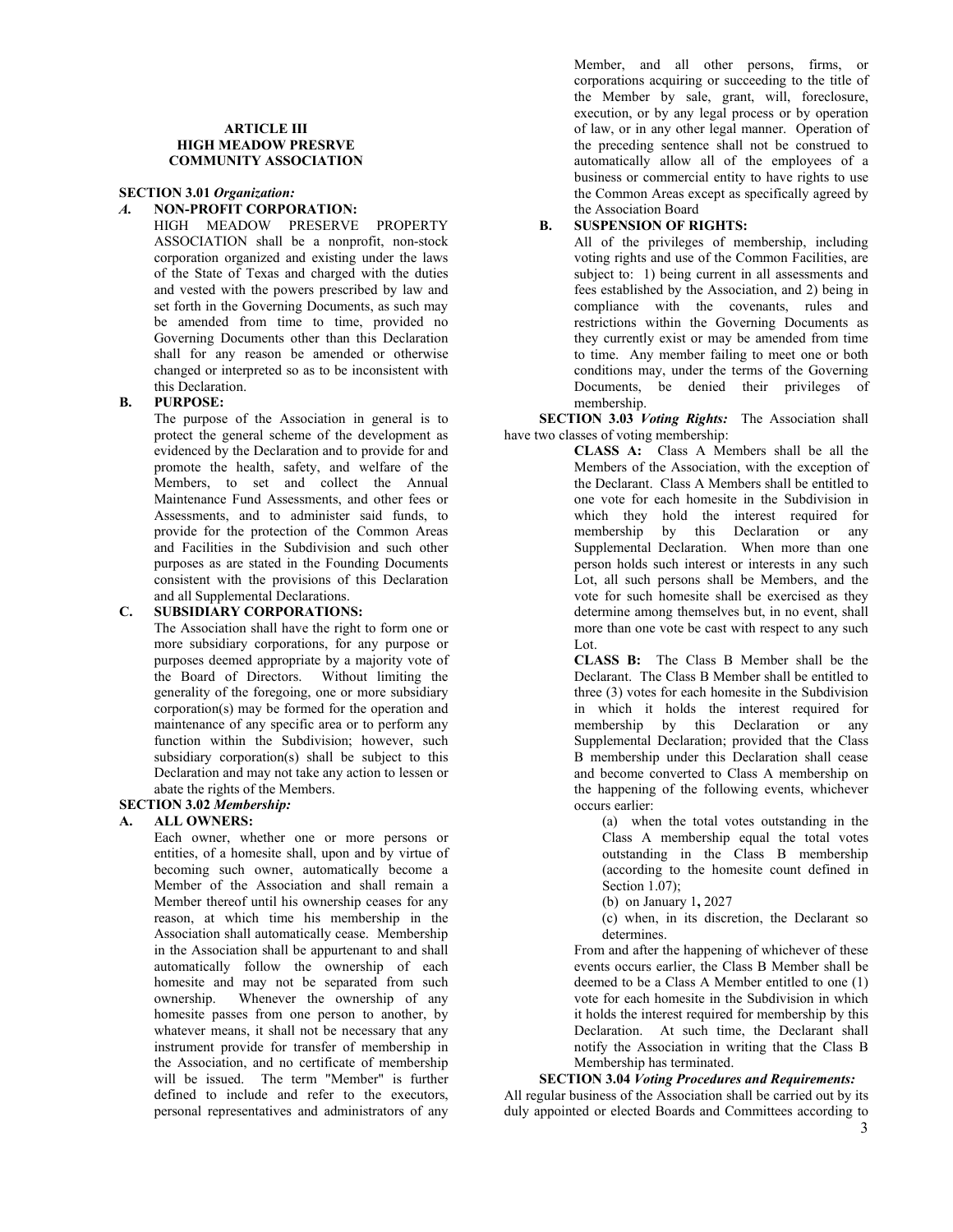the provisions of the Founding Documents. The Board of Directors shall determine all details relating to voting on any matter subject to vote by the general membership of the Association according to the guidelines and requirements below. In all cases, votes by Proxy or in writing shall be counted as if the person issuing such proxy or written vote were present in person. The types of voting shall be as set out below and further defined elsewhere in this Declaration or the Governing Documents.

#### **A. GENERAL BUSINESS:**

Any voting desired or required at any meeting shall be determined by a simple majority vote of those votes represented at such meeting EXCEPT for such actions and decisions that shall require the vote of a "Quorum of Members" as provided for in Section 3.04-B below.

#### **B. QUORUM OF MEMBERS:**

When the Board of Directors shall at their option determine that a major financial or business decision requires the vote of a "Quorum of Members", or when the Governing Documents shall, by direct reference to this Section 3.04-B, require the vote of a "Quorum of Members", then such vote shall be at a meeting called for the purpose of taking such action. Such action may also take place at the regularly scheduled meetings of the Association provided, however, that written notice of any such meeting and the purpose thereof shall be sent to all members not less than thirty (30) days nor more than sixty (60) days in advance of the meeting. At the first such meeting called, the presence of members or of proxies entitled to cast ten percent (10%) of the outstanding Class A votes and the representation by the presence or proxy of the Class B Member so long as it shall exist shall constitute a "Quorum of Members". If the required quorum is not present, another meeting may be called subject to the same notice requirement, and at the subsequently called meeting the quorum requirement shall be waived. No subsequent meeting shall be held more than sixty (60) days following the preceding meeting. Approval under the provisions of this Subsection shall be by simple majority of those votes represented at any meeting called for that purpose with both classes voting together unless specifically required otherwise by the Governing Documents.

#### **C. PETITION FOR REFERENDUM:**

The general membership of the Association shall have the right to bring any proposed action, review any past actions taken by the Association, or bring a petition for the recall of any Board or Committee members before a vote of the general membership for purposes of denying, amending, establishing, or affirming such action or recall. A meeting shall be called by the Board of Directors for the purpose of carrying out such vote upon the receipt of a "Petition for Referendum" properly signed by persons holding fifteen percent (15%) of the outstanding Class A votes and signed by the Class B Member, if it shall exist at the time. Voting under and pertaining to such referendum shall then take place according to all of the provisions of Subsection B above, with notice of such meeting being mailed within fifteen (15) days of the receipt of said petition by the Board.

#### **D. MAINTENANCE FUND ASSESSMENT:**

The members shall have the right and power to deny an increase above twenty percent (20%) in the amount of the Annual Maintenance Fund Assessment according to the provisions of Section 3.03-A by a vote of the majority of the TOTAL MEMBERSHIP VOTES EXISTING (according to Section 3.03) at the annual meeting at which the budget and new Maintenance Fund Assessment are presented.

#### **E. AMENDMENT OF THIS DECLARATION:**

As required by Section 12.02, an amendment to this Declaration shall require the written agreement, by signed ballot, of sixty percent (60%) of the TOTAL MEMBERSHIP with one vote per each homesite owned except as provided for in Section 8.08.

**SECTION 3.05** *Governing Documents:* The Association shall operate according to the following documents as established by the Declarant or as amended from time to time.

#### **A. FOUNDING DOCUMENTS:**

The Articles of Incorporation and By-Laws of the Association, along with the Declaration shall establish the existence and authority of the Association. Such documents, as originally drawn by the Declarant may be duly amended from time to time according to the conditions specified in each document.

### **B. BOOK OF RESOLUTIONS:**

In addition to the Founding Documents, the Association shall maintain the Book of Resolutions as provided for in the By-Laws of the Association. Said Book of Resolutions shall document the policy resolutions, administrative resolutions, special resolutions, and general resolutions in a manner that will provide for 1) referencing the actions of the Association over a period of years, 2) establishing a consistency in Board actions, and 3) for protecting the Members from capricious and arbitrary actions by the Board.

**SECTION 3.06** *Corporate Structure:* The structure of the Association shall consist of the following formal Boards or Committees along with any other Boards or Committees that may be established from time to time under the provisions of the Governing Documents. All Directors, Board Members, or Committee Members shall be entitled only to such compensation as may be established by the Association and approved by a majority of a Quorum of Members voting according to the provisions of Section 3.04-B, EXCEPT that all Directors, Board Members, and Committee Members shall be entitled to reimbursement for reasonable expenses incurred in the course of their duties. All compensation or reimbursements shall be made as a general expense payable out of the Maintenance Fund.

#### **A. BOARD OF DIRECTORS:**

The Board of Directors shall be responsible for the affairs of the Association and shall have all the powers and duties necessary for the administration of the Association's affairs and as provided by the law and may do all acts and things as are not by the Governing Documents directed to be done and exercised exclusively by the members.

#### **1. INITIAL BOARD:**

The initial Board of Directors shall consist of three (3) Directors appointed by the Declarant and said Directors may be replaced at the discretion of the Declarant until they are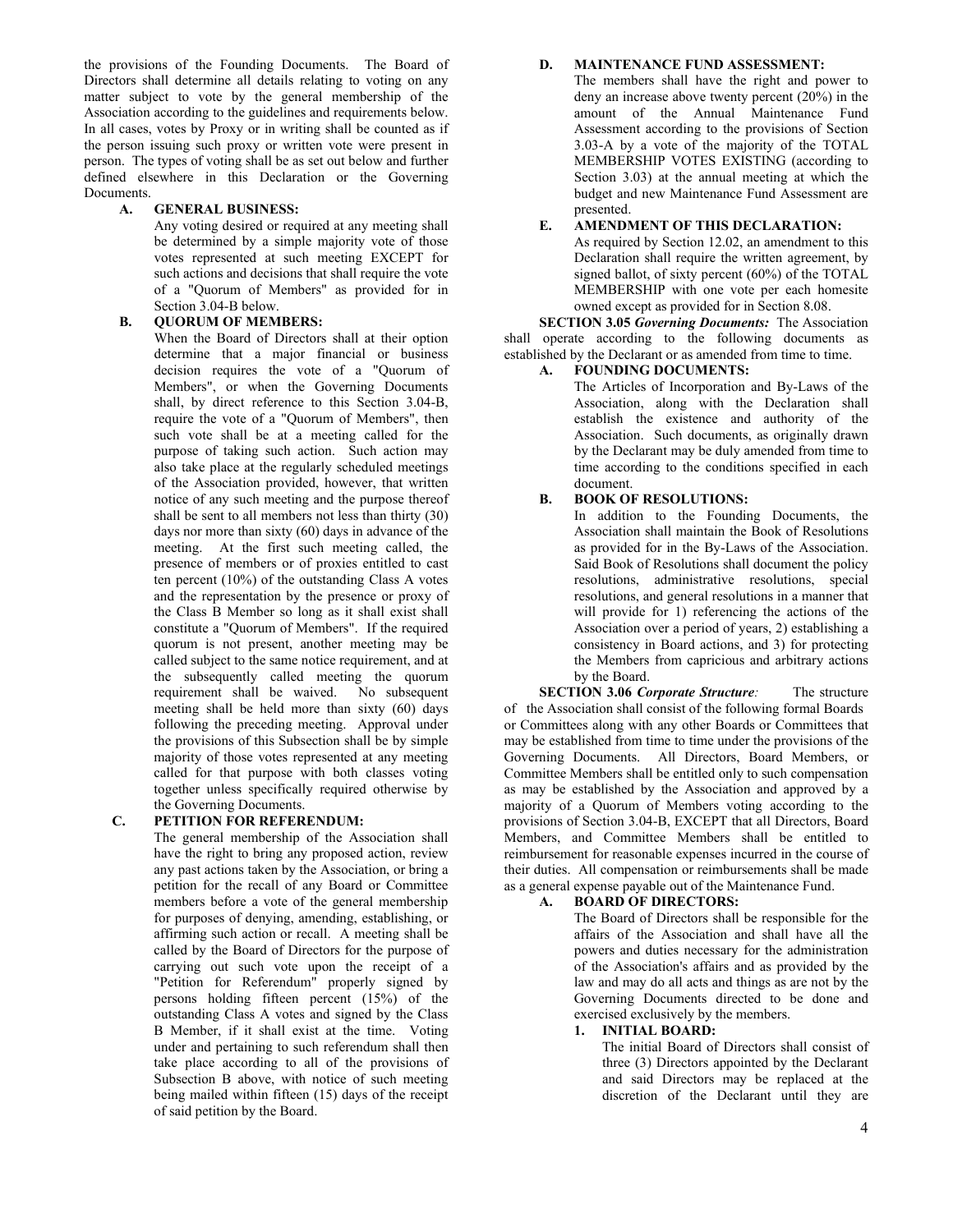replaced by elected Directors as hereinafter provided.

**2. ELECTED BOARD:** At the FIRST regular annual meeting following the sale of twenty-five percent (25%) of the Lots in Section 1, the Class A Members voting alone shall elect, according to the election provisions of the By-Laws, three (3) Directors in addition to those appointed by the Declarant. Following that election, the Board shall consist of at least six (6) Directors with staggered, two (2) year terms and at least two (2) non-voting Alternates. Directors or their spouses may not serve more than two (2) consecutive terms (four (4) years). Husbands and wives may not serve concurrently. The Directors appointed by the Directors elected by the Class A Declarant shall be replaced by Members. Directors appointed by the Declarant may serve one (1) additional two (2) year term if elected by the Class A members after service of time appointed by the Declarant.

### **3. REPLACEMENT OF VACANCIES:**

After the start of elections by the Class A Members, according to the provisions above, any vacancies arising during the year in the positions held by elected Directors shall be filled by an Alternate for the balance of the term. Or if there are no more Alternates, then may be filled by appointment by the balance of the Board until the time of the next regular election at which time the position shall be filled by election with the newly elected Director serving out the remaining term, if any, of the original Director. Any positions vacated by operation of a "Petition for Referendum" according to the provisions of Section 3.04-C shall be filled by an election at the same meeting.

### **4. DECLARANT'S RIGHTS:**

All Directors elected by the Association must be approved by the Declarant until the Class B Membership is converted to Class A Membership. The Declarant may, at its sole option, give control of the Association totally to the Class A Members for election of a Class A Member Board prior to the date requirements above. The exercising of said option shall not impair the voting rights of the Declarant as a Class B Member subject to Section 3.03. In addition, the Declarant shall have the right and power to veto any action or decision of the Board, according to the provisions of the By-Laws, within ten (10) days of the Notice to Declarant required in Section 3.07-C below. Such veto rights shall cease with the completed sale of ninety percent (90%) of the Lots within the Subdivision according to the homesite count defined in Section 1.07

**B. ARCHITECTURAL CONTROL COMMITTEE** The Architectural Control Committee (ACC) shall operate under the provisions of Article V of this Declaration and shall be responsible for review of all plans for any improvement or action within the Subdivision that is subject to this Declaration or the Governing Documents. The Committee shall also be responsible for monitoring compliance with all

of the provisions of this Declaration and the Governing Documents and may instigate any action necessary to bring about compliance.

## **SECTION 3.07** *Association Business:*

## **A. GENERAL DUTIES AND POWERS:**

In Addition to the duties and powers enumerated in its Articles and By-Laws, or elsewhere provided for herein, and without limiting the generality thereof, the duties and powers of the Board shall normally include, but shall not be limited to, the following:

### **1. CORPORATE BUSINESS:**

The right of the Association, acting through the Board to carry on all legal business functions and exercise all of the powers of a Texas nonprofit corporation, subject only to such limitations as are expressly set forth in this Declaration, including but not limited to the rights to own, sell, grant, convey, lease, mortgage, or dedicate to any individual entity or utility, any portion of or rights pertaining to any Common Areas, roads or easements in favor of the Association; or to construct, purchase, lease, or contract for any additional property, facilities, equipment, etc.; or to borrow money for the purpose of constructing, improving, maintaining, or repairing said Common Areas or Facilities, roads, or easements and in aid thereof to mortgage said property.

### **2. ROADS:**

The roads within the Subdivision will be owned and maintained by Montgomery County, Texas. The Board, however, shall be responsible for working with the County to see that all County right-of-ways and public easements within the Subdivision are adequately maintained by the County or other responsible entity. The Association shall specifically have the right to assist in said maintenance in any manner agreeable to the responsible entity, including, but not limited to, performing needed repairs at Association expense.

### **3. COMMON AREAS, FACILITIES AND EASEMENTS:**

All of the Common Areas, Common Facilities and easements in favor of the Association shall be operated, managed, and maintained in good repair for the benefit and enjoyment of all of the Members and the cost therefrom, including payments on any existing mortgages on the Common Areas or Facilities conveyed to the Association by the Declarant, shall be a common expense to be paid out of the Annual Maintenance Fund Assessment.

### **4. DETENTION FACILITIES:**

All detention facilities shall be maintained and kept in good repair by the Community Association Board and shall be a common expense to be paid out of the Annual Maintenance Fund Assessment. If the detention facility is privately owned, then the Community Association may require the owner to maintain the detention facility at his/her personal expense.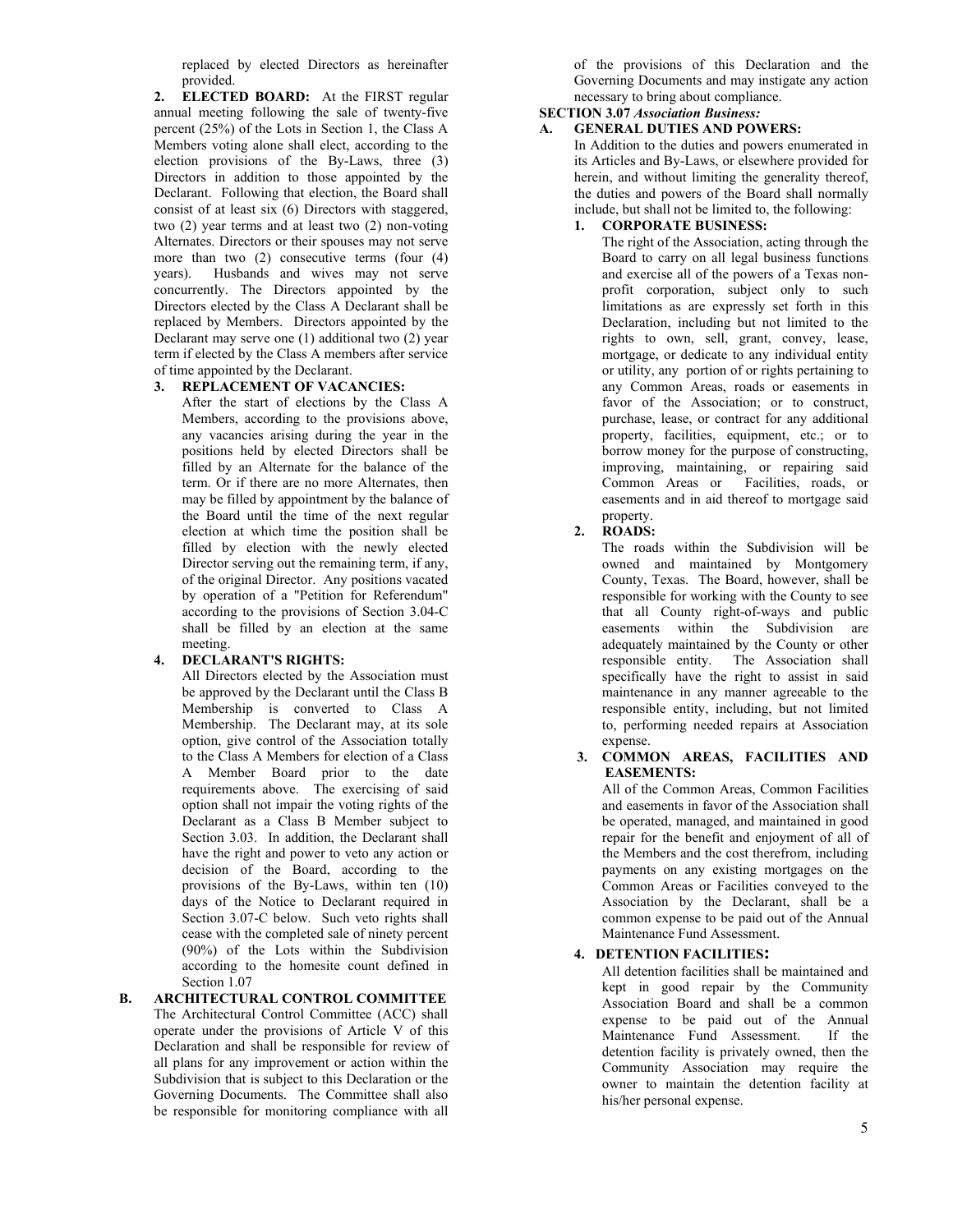### **5. ENFORCEMENT:**

The Board shall have the right to enforce the provisions of the Governing Documents by any legal and appropriate means, whether specifically defined in this Declaration or not, for the benefit and protection of the Members in general and specifically to protect the scheme of the development as evidenced by this Declaration.

## **6. RULES AND REGULATIONS:**

The Board shall also have the power to adopt, amend, and repeal such rules and regulations as it deems reasonable (the "Association Rules") which may include the establishment of a system of fines and penalties. The Association Rules shall govern such matters in furtherance of the purposes of the Association, including, without limitation, the use of any Common Areas; provided, however, that the Association Rules may not discriminate among owners, and shall not be inconsistent with the<br>Founding Documents. A copy of the Founding Documents. Association Rules as they may from time to time be adopted, amended, or repealed or a notice setting forth the adoption, amendment, or repeal of specific portions of the Association Rules shall be delivered to each according to the "Notice" provisions of Section 1.16. Upon completion of the notice requirements, said Association Rules shall have the same force and effect as if they were set forth in and were part of this Declaration and shall be binding on the owners and their successors in interest whether or not actually received thereby. The Association Rules, as adopted, amended, or repealed, shall be available at the principal office of the Association to each owner or other interested party upon request. In the event of any conflict between any such Association Rules and any other provisions of the Founding Documents, the provisions of the Association Rules shall be deemed to be superseded by the provisions of the Founding Documents to the extent of any such conflict.

### **7. BUDGETS AND ASSESSMENTS:**

The Board shall annually prepare an Operating Budget and Capital Budget as defined in Section 4.03 and therefrom compute the Annual Maintenance Fund Assessment to be charged against each Lot. The Board shall also have the right, subject to the provisions of this Declaration, to establish other fees or assessments that may from time to time be required or beneficial to the purposes of the Association, and the right to adopt procedures for the purpose of making, billing, and collecting the Assessments, user fees and charges provided for herein, provided that the procedures are not inconsistent with the provisions hereof.

### **8. CONTRACTS:**

The Board shall have the right to hire or contract with any person or entity for the performance of various duties and functions including, but not limited to, the employment of a manager or management company to perform all or any part of the duties and responsibilities of the Association.

## **9. DELEGATION:**

The Board shall have the right to delegate to committees, officers, employees, or agents any of its duties and powers under the Founding Documents except such powers which are nondelegable according to law. No such delegation, however, whether to a professional management company, the Architectural Control Committee, or otherwise, shall relieve the Association of its obligations to perform such delegated duty.

### **10. APPEALS:**

The Board shall hear appeals on decisions of the Architectural Control Committee according to the provisions of 1.13, and shall hold hearings on any proposed enforcement of the Governing Documents according to the provisions of Section 9.02.

## **11. COURT ALTERNATIVE:**

Prior to any case pertaining to or covered by the Governing Documents, being filed for legal court action or legal suit by any Member of the Association, such dispute or case shall be heard by the Board which shall render a ruling that shall be binding on all parties. This paragraph shall not prohibit, however, any Member or the Association from subsequently pursuing such suit through the Courts.

#### **B. GENERAL LIMITATIONS AND RESTRIC-TIONS ON THE POWERS OF THE BOARD:**

In addition to the limitations and restrictions enumerated in the Founding Documents, and without limiting the generality thereof, the Board shall be prohibited from taking any of the following actions except with the affirmative vote of a "Quorum of Members" as provided in Section 3.04- B.

**1.** Incur aggregate expenditures for capital improvements or repairs in any fiscal year which shall exceed by twenty percent (20%) the amount previously budgeted in the Capital Budget for expenditure in that year.

**2.** Sell any real or personal property of the Association with an aggregate fair market value in excess of five percent  $(5\%)$  of the Association's total assets.

## **C. NOTICE TO DECLARANT:**

The Association shall inform the Declarant of all decisions and actions of the Board and the Association including: Copies of the minutes of all meetings, notice of change of ownership along with a copy of the Certificate of Occupancy if required, notice of all applications for approval of the Architectural Control Committee along with the decision of said committee, notice of actions for enforcement, notices of meetings, bulletins, newsletters, and other information conveyed to the Members. All such information shall be provided to the Declarant in a timely manner and without charge until the Declarant shall inform the association in writing that it no longer requires the information.

**D. INSURANCE:**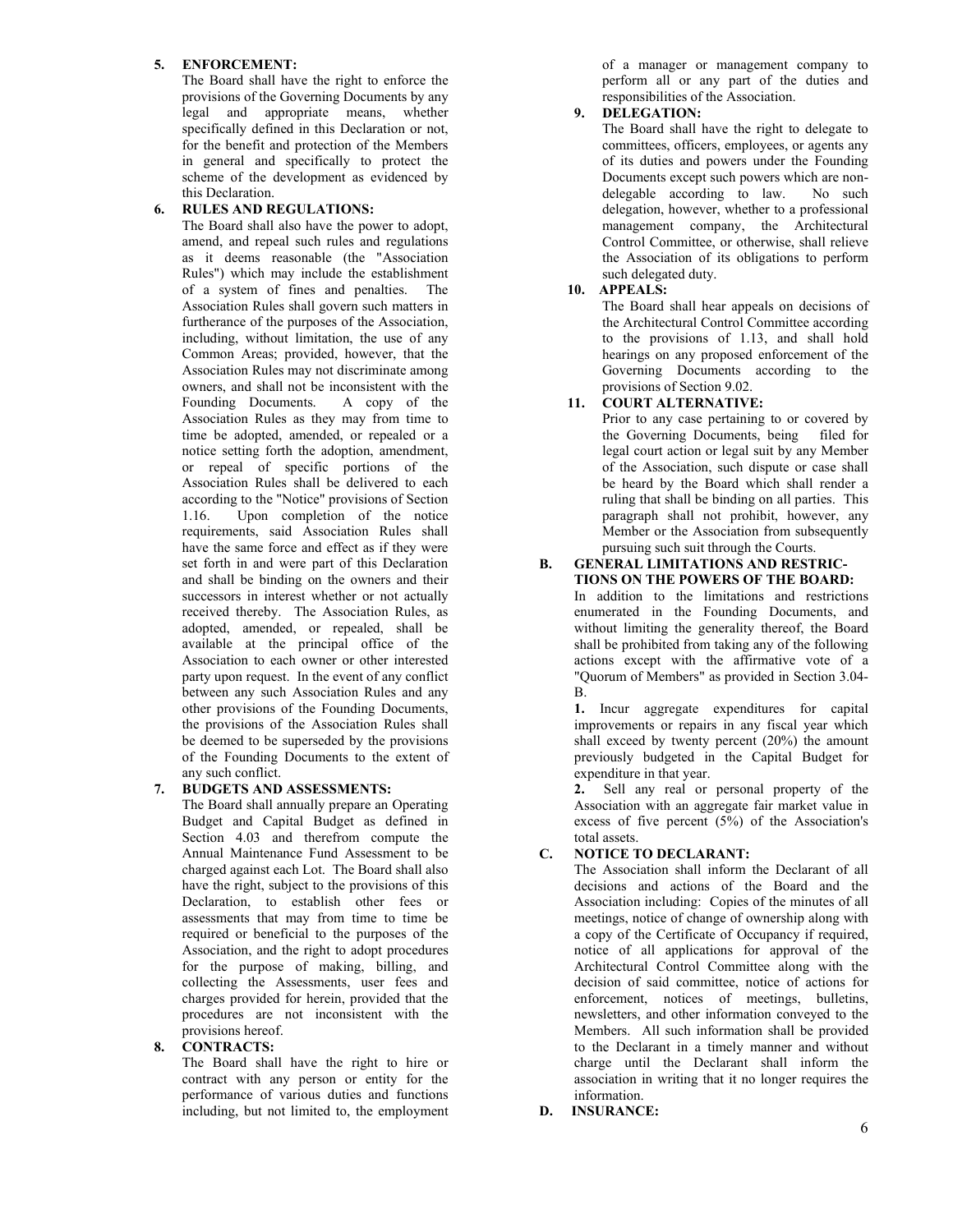The Association, to the extent available and to the extent deemed necessary or beneficial, according to the provisions of the Founding Documents, shall obtain and continue in effect in its own name the following types of insurance so long as such amounts or types of insurance coverage are not, in the good faith judgment of the Board, prohibitively expensive or no longer necessary or appropriate for the protection of the Properties, the Association, and the Members:

### **1. FIRE AND EXTENDED COVERAGE:**

This insurance coverage to be carried on all improvements owned by or leased to the Association, the amount of such insurance to be not less than ninety percent (90%) of their aggregate full insurable value, meaning actual replacement cost exclusive of the costs of excavations, foundations, and footings.

### **2. OTHER:**

Public Liability, Fidelity Coverage, Worker's Compensation, Officers and Directors Liability Insurance and/or Indemnity, or other bonds shall be obtained and maintained where the Board, according to the provisions of the Founding Documents, shall deem necessary or beneficial to carry out the Association functions.

### **3. PREMIUMS:**

All of the costs, charges, and premiums for all insurance that the Board of Directors authorizes as provided herein shall be a common expense of all Members and be a part of the Annual Maintenance Fund Assessment or a Special Assessment at the option of the Board.

### **4. WAIVER BY MEMBERS:**

All insurance obtained by the Association shall be maintained by the Association for the benefit of the Association, the owners and the Mortgagees as their interests may appear. As to each of said policies which will not be voided or impaired thereby, the s hereby waive and release all claims against the Association, the Board, other owners, the Declarant and agents, and employees of each of the foregoing, with respect to any loss covered by such insurance, whether or not caused by negligence of or breach of any agreement by said persons, but to the extent of insurance proceeds received in compensation for such loss only.

### **5. INSURANCE REVIEW:**

It shall be the duty of the Board of Directors annually to conduct an insurance review to determine if the policies in force are adequate to meet the needs of the Association and to satisfy the requirements of this Section.

### **6. INSURANCE RATES:**

Nothing shall be done or kept in the Subdivision which would result in the cancellation of insurance or increase the rate of insurance on any property insured by the Association without the express written approval of the Board, providing, however, Declarant may keep equipment, building

materials, fuel ports, etc. that are necessary for the development of said Subdivision.

### **7. INDEMNIFICATION:**

The Association shall indemnify every officer and director against any and all expenses, including counsel fees, reasonably incurred by, or imposed upon, any officer or director in connection with any action, suit or other proceeding (including settlement of any suit or proceeding if approved by the then Board of Directors) to which he or she may be a party by reason of being or having been an officer or director. The officers and directors shall not be liable for any mistake of judgment, negligent or otherwise, except for their own individual willful misfeasance, malfeasance, misconduct or bad faith. The officers and directors shall have no personal liability with respect to any contract or other commitment made by them, in good faith, on behalf of the Association (except to the extent that such officers or directors may also be Members of the Association), and the Association shall indemnify and forever hold each such officer and director free and harmless against any and all liability to others on account of any such contract or commitment. Any right to indemnification provided for herein shall not be exclusive of any other rights to which any officer or director, or former officer or director, may be entitled. The Association may, as a common expense, maintain adequate general liability and officers and director's liability insurance to fund this obligation.

## **E. INSPECTION OF RECORDS:**

The Members of the Association shall have the right to inspect the books and records of the Association at reasonable times during the normal business hours, and copies of all or any part of the Governing Documents, or other documents pertaining to the business of the Association, shall be made available to all Members and any other person or entity having a valid interest in the Properties upon the request of such party. The Association shall have the right to charge reasonable fees for providing copies of said documents.

**F. EVENTS:**

The Declarant has the right to hold events at his discretion to promote the neighborhood and sell homes and homesites at no charge. This right shall be terminated after the last homesite is sold.

#### **ARTICLE IV**

### **MAINTENANCE FUND AND ASSESSMENTS**

## **SECTION 4.01** *Covenants for Assessment:* Each

7 owner of a Lot, by his claim or assertion of ownership or by accepting a deed to any such Lot, whether or not it shall be so expressed in such deed, is hereby conclusively deemed to covenant and agree, as a covenant running with the land, to pay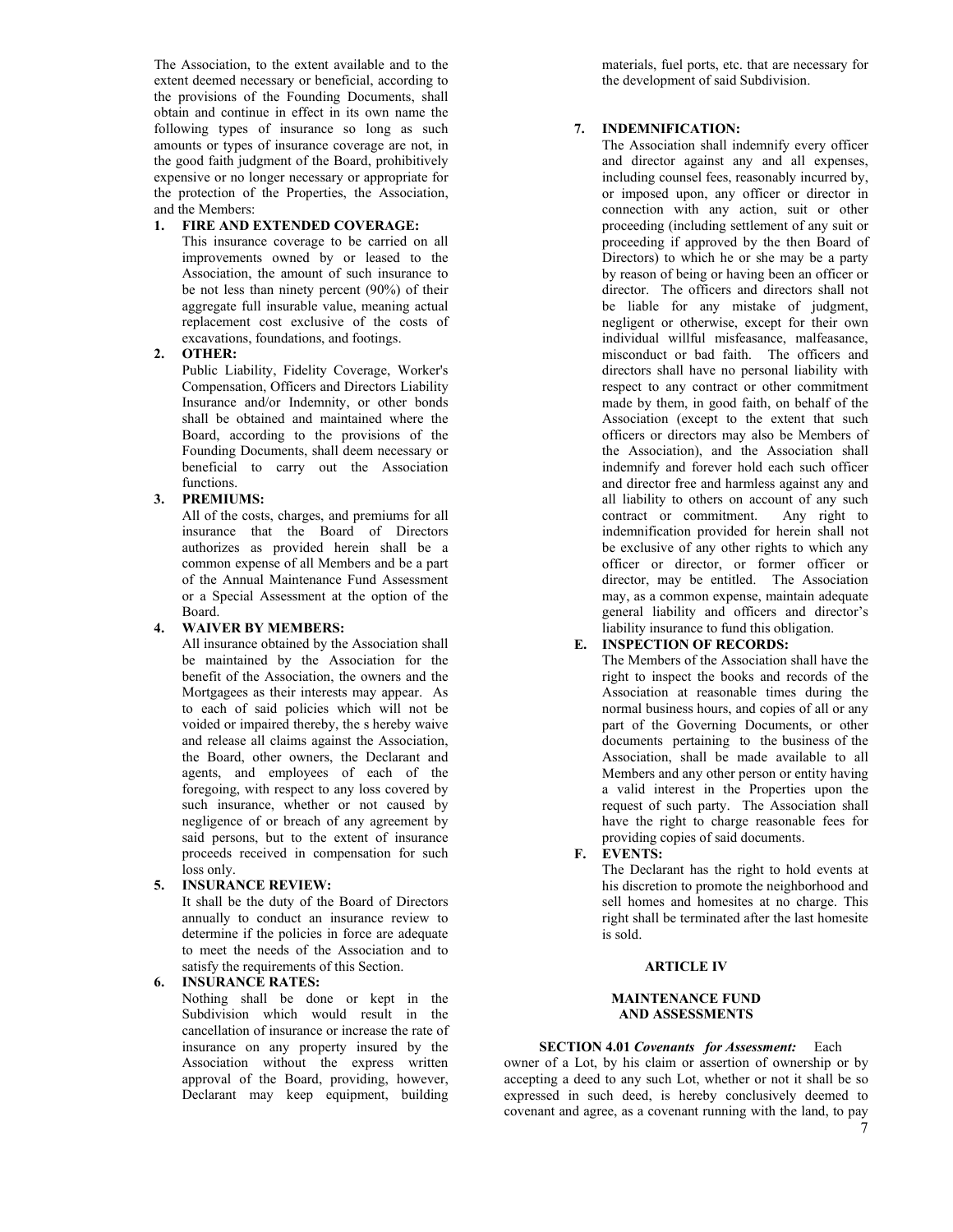to the Association, its successors or assigns, each and all of the charges and assessments against his homesite and/or assessed against him by virtue of his ownership thereof, as the same shall become due and payable, without demand. Such assessments shall include, but not be limited to:

- **A.** Annual Maintenance Fund Assessments or charges (as specified in Section 4.03 hereof);
- **B.** Special Assessments to be established and collected by the Board according to the provisions of Section 4.04; No member shall be exempt or excused from paying any such charge or assessment by waiver of the use or enjoyment of the Common Areas or Facilities, or any part thereof, or by abandonment of his homesite or his interest therein.

**SECTION 4.02** *Purpose of Assessments:* The Assessments levied by the Association shall be used as necessary for the general maintenance, beautification, landscaping of all common areas and front entrance, repair, utility bills and tap fees, and any other expense of all common areas and common facilities; for mowing and maintenance of all nature trails, mowing and beautification of all side road ditches until individual property owners occupy their homes, for paying off any indebtedness of the Association; for the protection of the scheme of Development as evidenced by this Declaration; and for carrying out the general business responsibilities of the Association, pertaining to the health, safety and welfare of the owners within the Subdivision as provided for in the Governing Documents, including the funding of appropriate reserves for future repair or replacement. Other regular expenditures may be added to the Annual Maintenance Fund Assessment according to the provisions of Section 4.04. It is further established that the judgment of the Board of Directors in the expenditure of said funds according to the provisions of the Founding Documents shall be subject only to the operation of a "Petition for Referendum" according to Section 3.04-C so long as such judgment is exercised in good faith.

**SECTION 4.03** *Annual Maintenance Fund Assessment:* Until the first day of the first fiscal year following commencement of assessments, the maximum Annual Maintenance Fund Assessment shall be \$500.00 per Lot.

#### **A. COMPUTATION OF OPERATING BUDGET AND ASSESSMENT:**

It shall be the duty of the Board, at least thirty (30) days prior to the Association's annual meeting, to prepare an Operating Budget covering the estimated costs of operating the Association during the coming year including a reasonable amount for contingencies and the amount of the annual contribution required for the Capital Budget as defined in Subsection B below. The Board shall cause the Operating Budget and a statement of the amount of the Annual Maintenance Fund Assessment to be levied against each homesite for the following year to be delivered to each Member at least twenty-one (21) days prior to the meeting, along with a status report indicating any owner's delinquent in their assessments and the amount thereof. Except in the case of Special Assessments as provided in Section 4.04, or Restoration Assessments, as provided for in Section 4.05 below, the assessments levied shall be uniform and equal. The amount of the Annual Maintenance Fund Assessment may be increased in any year up to twenty percent (20%) more than the previous year at the sole discretion of the Board. An increase in the Operating Budget or Annual Maintenance Fund

Assessment above said twenty percent (20%) increase shall become effective unless specifically disapproved at the annual meeting by a vote of a majority of the TOTAL MEMBERSHIP VOTES EXISTING (according to Section 3.03). Notwithstanding the foregoing, however, in the event that the membership disapproves the proposed budget for the succeeding year, then and until such time as a budget shall have been determined as provided herein, the budget in effect for the current year shall continue for the succeeding year.

### **B. CAPITAL BUDGET AND CONTRIBUTION:**

The Board of Directors shall annually prepare a Capital Budget which shall take into account the number and nature of replaceable assets, the expected life of each asset, and the expected repair or replacement cost. The Board shall set the required capital contribution, if any, in an amount sufficient to permit meeting the projected capital needs of the Association, as shown on the Capital Budget, with respect both to amount and timing by equal annual assessments over the period of the budget. The capital contribution required shall be fixed by the Board and included within the Operating Budget for purposes of computing the Annual Maintenance Fund Assessment according to the provisions of Subsection A above. A copy of the Capital Budget shall be distributed to each Member in the same manner as the Operating Budget. All amounts collected under the Capital Budget may only be used for capital improvements and repairs and shall be deposited by the Board in a separate interest-bearing account to be held in trust for such purposes. Said funds shall not be comingled with any other funds of the Association and shall be deemed a contribution to the capital account of the Association by the Members.

**SECTION 4.04** *Special Assessments:* If the Annual Maintenance Fund Assessment proves inadequate for any year or purpose, the Board may levy a Special Assessment against all owners, payable in one payment or over such period as may be set by the Board. Any Special Assessment shall be levied on an equitable basis, as determined by the Board, against all owners. Prior to becoming effective, however, any Special Assessment shall be approved by the affirmative vote of the majority of a Quorum of Members voting according to Section 3.04-B.

**SECTION 4.05** *Restoration Assessment:* The association may levy a Restoration Assessment upon any homesite whose owner fails to maintain such Lot, as provided in Article IX, or who fails to provide such maintenance funds as may be required by this Declaration or any Supplemental Declaration for such Lot. Restoration Assessments shall be set solely by the Board of Directors and shall be limited to the amount necessary to meet the cost of restoration or deficiency in required funds, plus any penalty fees, interest, and the cost of collection thereof.

**SECTION 4.06** *Assessment Allocation:* Except as provided for elsewhere in this Article, assessments levied against any homesite or owner shall be uniform and equal EXCEPT THAT:

### **A. MULTIPLE HOMESITE ASSESSMENT:**

Any individual owning more than one (1) homesite shall be assessed as follows:

**1.** For the first homesite owned, the assessment shall be 100% of the Annual Maintenance Fund Assessment.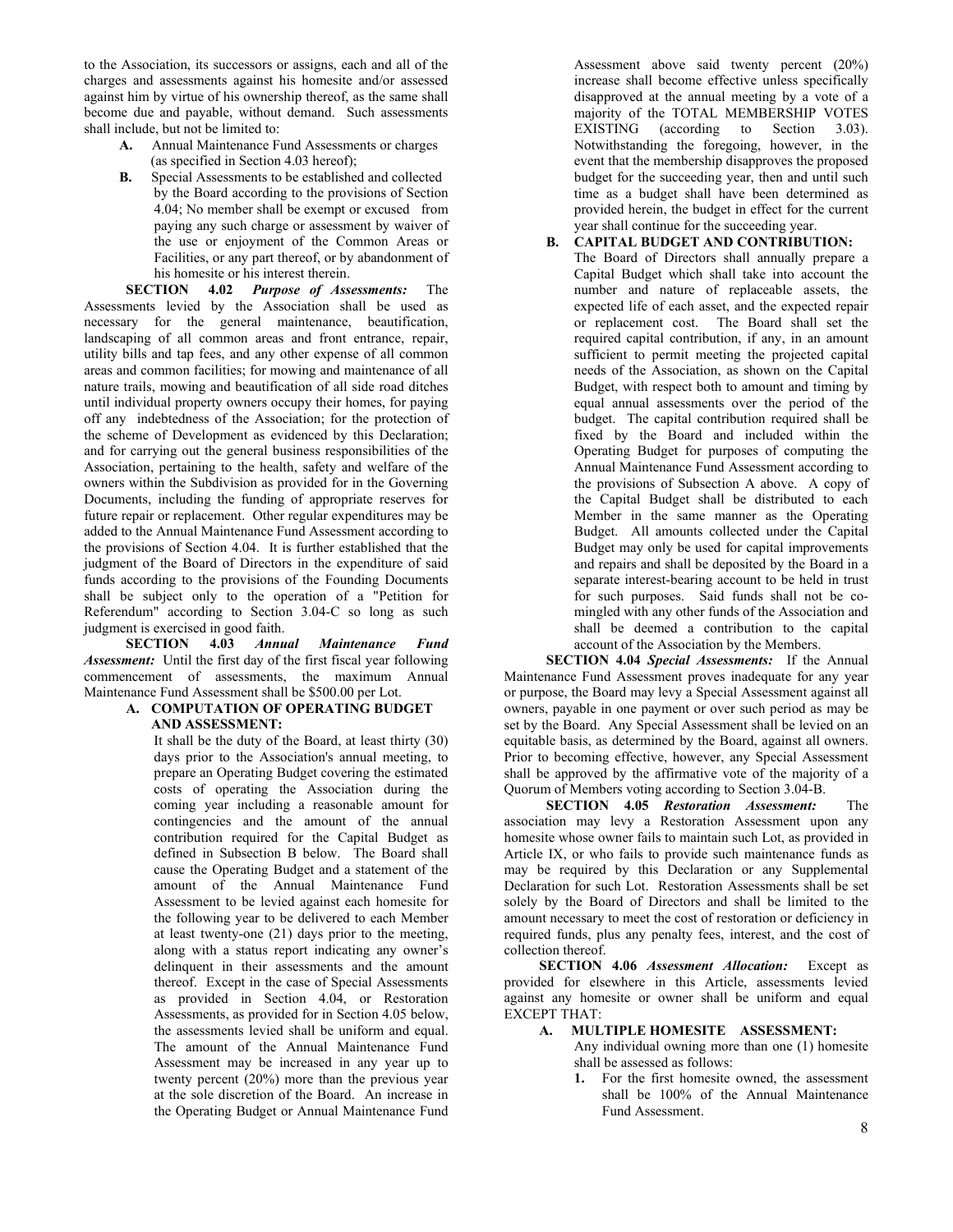- **2.** For the second homesite and any additional homesites thereafter the assessment shall be twenty-five percent (25%) of the Annual Maintenance Fund Assessment.
- **3.** All Lots owned shall be subject to the full amount of any Special Assessment as defined in Section 4.04. The reduced Annual Maintenance Fund Assessment shall continue until such additional Lots shall be sold or become residences at which time the rate of assessment shall return to the normal full amount.

### **B. BUILDER ASSESSMENT:**

Any builder or construction company owning any homesites for the purpose of building homes for resale to third parties shall be assessed at the rate of twenty-five (25) percent on all lots owned. The reduced annual maintenance fund shall continue for two (2) years or until such property is sold, whichever occurs first.

### **C. DECLARANT ASSESSMENT:**

All lots owned by the Declarant or a Co-Developer are designated by the Declarant, shall be exempt from all assessments until such time as the lots are sold to a party other than a co-developer.

**SECTION 4.07** *Due Date of Assessments:* Maintenance Fund Assessments are due in advance and payable on January 1st each year. Fees for lots purchased after January 1st shall be pro rated from date of purchase to December 31st and are due at time of purchase.

**SECTION 4.08** *Assessment Prorated:* When lots are purchased from third parties (not from the Declarant) during the year, then the maintenance assessment shall be pro-rated to the date of closing between the buyer and seller or as otherwise provided by the Board, upon closing or completion of said purchase.

### **SECTION 4.09** *Transfer Fee*

- 1. To provide additional funds for payment of the operating expenses or capital improvements of the Association, which will in turn insure to the benefit of all owners, there is hereby imposed on all Lots (with or without improvements) the following restriction and obligation: Beginning with the initial conveyance of a homesite from Declarant to the initial owner, there shall be imposed on each subsequent purchaser of the Lot, the obligation to pay to the Association, a transfer fee in the amount of one and a half  $(1.5\%)$  percent of the purchase price paid upon transfer of ownership of a homesite and/or improvements thereon, by sale or trade from one entity to another. The transfer fee is imposed, not as a penalty and not as a tax, but as a means of supplementing the Assessments provided for in this Declaration. The purchase price shall be the actual money paid for the property or in case of a trade, the fair market value of the property. One-half of the Transfer Fee (1/2) shall be the Seller's responsibility and one half (1/2) shall be the Buyer's responsibility.
- **2.** *Exclusions:* The Transfer Fee shall not apply to any of the following, except to the extent that they are used for the purpose of avoiding the Transfer Fee:
	- **(i)** Any transfer to the United States, or any agency or instrumentality thereof, the State of Texas, any county, city, municipality, district or other political subdivision of the State**.**
- (ii) Any transfer from or to a HIGH MEADOW PPRESERVE homeowner that results in that homeowner paying more than one and a half (1.5%) percent lifetime Transfer Fee on one of his/her homes: EXCEPTIONS:
	- a. Builders are not included in this exclusion and are required to pay their required portion.
	- b. Each transfer results in .5% of sales price credited to lifetime transfer fee.
	- c. Builders that build a spec home are exempt from the Transfer Fee on the sale of the spec home to the new customers if they have obtained written approval from the Declarant stating they should receive such exemption.
- (iii) Any transfer, whether outright or in trust, that is for the benefit of the transferor or his or her relatives, but only if there is no more than nominal consideration for the transfer. For the purposes of this exclusion, the relatives of a transferor shall include all lineal descendants. Any person's stepchildren and adopted children shall be recognized as descendants of that person for all purposes of this exclusion. For the purposes of this exclusion, a distribution from a trust shall be treated as a transfer made by the grantors of the trust, in the proportions of their respective total contributions to the trust.
- (iv) Any transfer arising solely from the termination of a joint tenancy or the partition of property held under common ownership, except to the extent that additional consideration is paid in connection therewith.
- (v) Any transfer to secure a debt or other obligation or to release property which is security for a debt or other obligation, including transfers in connection with foreclosure of a deed of trust or mortgage or transfers in connection with a deed given in lieu of foreclosure.
- (vi) Mail Kiosks: The first mail kiosk for the neighborhood shall be provided by the Declarant. All subsequent mail kiosks needed for the neighborhood must be provided by the Property Owner's Association. Mail kiosks should be provided by the Property Owner's Association by utilizing Transfer Fees contributed by the Declarant.
- (vii) Surplus in Transfer Fees can be saved by the Property Owner's Association until an entire year's budget is covered. Any excess Transfer Fees beyond that one year budget savings shall be used for the benefit of all Association members for services like trash pickup, ditch mowing, lawn mowing, contracts procuring lower internet rates for Association members, etc.

**SECTION 4.10** *Owner's Personal Obligation for Payment of Assessments:* All assessments provided for herein shall be the personal and individual debt of the owner of the property covered by such assessments. No owner may exempt himself from liability for such assessments. In the event of default in the payment of any such assessment, the owner of the property shall be obligated to pay such penalty fees as may be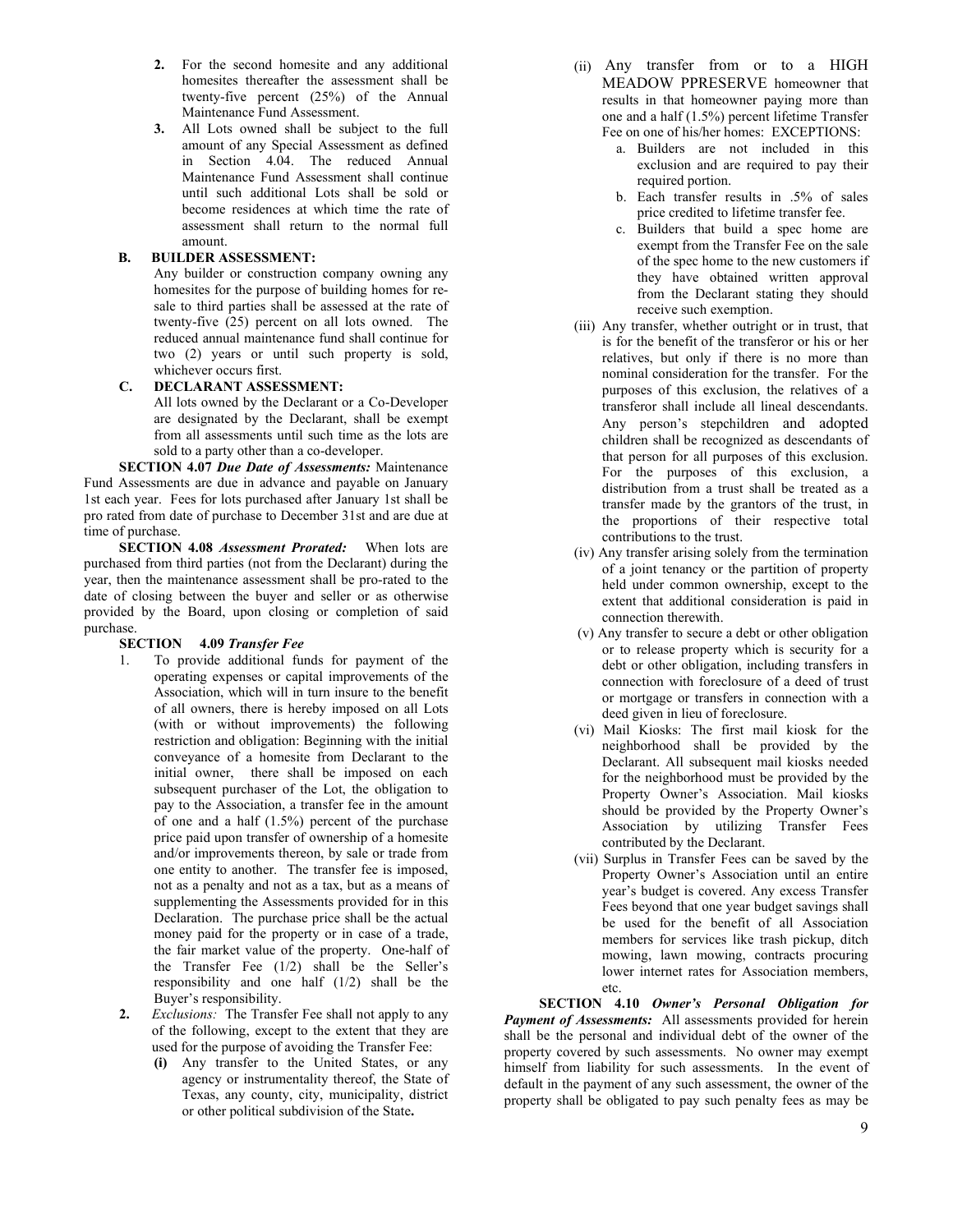established by the Association, along with interest, at the rate established by the Association up to the maximum rate allowed by law, on the amount of the assessment from the due date thereof, together with all costs and expenses of collection, including attorneys' fees. No Member shall be personally liable for the payment of any assessment made or becoming due and payable after his ownership ceases, and the personal obligation for delinquent assessments shall not pass to successors in title unless specifically assumed by them.

**SECTION 4.11** *Homestead Waiver:* Each owner, to the extent permitted by law, does hereby waive, to the extent of any liens created pursuant to this Declaration, whether such liens are now in existence or are created at any time in the future, the benefit of any homestead or exemption laws of the State of Texas now in effect, or in effect from time to time hereafter.

**SECTION 4.12** *Assessment Lien and Foreclosure:*  All sums assessed in the manner provided for in this Article but unpaid, shall (together with penalty fees and interest as provided in Section 1.09 hereof, and the cost of collection, including attorney's fees as herein provided) thereupon become a continuing lien and charge on the property covered by such assessment, which shall bind such property in the hands of the owner, and his heirs, successors, personal representatives and assigns. The aforesaid lien shall be superior to all other liens and charges against the said property, except only for tax liens and all sums unpaid on any purchase money lien or deed of trust lien of record, securing in either instance sums borrowed for the purchase or improvement of the property in question, and shall specifically be prior to any declaration of homestead. The Association shall have the power to subordinate the aforesaid assessment lien to any other lien. Such power shall be entirely discretionary with the Association. In any case the Association shall be made a party to any court proceedings to enforce any lien deemed to be superior to any assessment lien. To evidence the aforesaid assessment lien, the Association may (but shall not be required to) prepare a written notice of assessment lien including the name of the owner of the property covered by such lien and a description of the property. Such notice, if prepared, shall be signed by one of the officers of the Association and may be recorded in the office of the County Clerk of Montgomery County, Texas. Such lien for payment of assessments shall attach with the priority above set forth from the date that such payment become delinquent as set forth in Section 1.07 above and may be enforced by the foreclosure of the defaulting owner's property by the Association in like manner as a mortgage or deed of trust on real property subsequent to the recording of a notice of assessment lien as provided above, or the Association may institute suit against the owner personally obligated to pay the assessment and/or for foreclosure of the aforesaid lien judicially. The Board is hereby authorized to appoint its attorney or any Director of the Association as Trustee for the purpose of conducting such power of sale foreclosure. Notwithstanding, anything contained in this Declaration to the contrary, no action may be brought to foreclose the lien created by recordation of a claim of lien pursuant to this Section 1.11, whether judicially, by power of sale, or otherwise, until the expiration of ten (10) days after Registered Notice, as defined in Section 1.17, has been given to the owner whose homesite is described in such claim of lien. In any foreclosure proceeding, whether judicial or not judicial, the owner shall be required to pay the costs, expenses, and reasonable attorney's fees incurred along with any penalty fees and interest accrued. The Association shall have the power to bid on the property at foreclosure or other legal sale and to acquire, hold, lease, mortgage, convey, or otherwise deal with the same. Each

Member hereby expressly waives any objection to the enforcement and foreclosure of this lien in this manner.

**SECTION 4.13** *Release of Lien:* Upon (i) the timely curing of any default for which a notice of a claim of lien was filed by the Board**,** (ii) the payment of all sums secured by the lien created by the recordation of such claim of lien, and (iii) the payment of a reasonable fee as determined by the Board to cover the costs of preparing and recording a release, the Board shall file and record an appropriate release of such claim of lien in the Office of the County Clerk of Montgomery County, Texas. No owner may waive or otherwise escape liability for the Assessments provided for in this Declaration by non-use or abandonment of his Lot.

**SECTION 4.14** *Certificate of Account:* The Association shall, upon demand, and for a reasonable charge, furnish a certificate signed by an officer of the Association setting forth whether the assessments on a specified have been paid or the amount of any delinquencies. The Association shall not be required to obtain a request for such certificate signed by the owner but may deliver such certificate to any party who in the Association's judgment has a legitimate reason for requesting same. Upon the written request of any mortgagee holding a prior lien on any part of the Properties, the Association shall report to said mortgagee any unpaid assessments remaining unpaid for longer than thirty (30) days after the same are due.

**SECTION 4.15** *Foreclosure by Declarant:* It is specifically stated and agreed that any homesite sold to persons or entities by the Declarant by deed or deed with lien and note, or other instrument and the purchaser defaults in the contract or note payments in any manner and said homesite is repossessed, foreclosed, or such contract canceled by Declarant, its successors or assigns, the Association will release its right to collect the past due maintenance charges, assessments, and penalties on such Lots from the Declarant and the homesite shall revert to ownership of the Declarant subject to the Declarant Assessment provided for in Section 5.06-B. Nothing herein contained shall relieve the purchaser in default from whom the homesite was repossessed from his obligation to pay such delinquent charges, assessments, and penalties to the Association.

**SECTION 4.16** *Foreclosure by Lien:* Any foreclosure of any superior lien under the power of sale of any mortgage, deed of trust, or other security instrument, or through Court proceedings in which the respective concerned Association has been made a party, shall cut off and extinguish the liens securing maintenance charges or assessments which became due and payable prior to such foreclosure date, but no such foreclosures shall free any homesite from the liens securing assessments thereafter becoming due and payable, nor shall the liability of any Member personally obligated to pay maintenance charges or assessments which become due prior to such foreclosure, be extinguished by any foreclosure.

**SECTION 4.17** *Exempt Property:* The following property subject to this Declaration shall be exempt from the assessments, charges and liens created herein:

- **A.** All Common Areas as defined in Section 1.19 herein.
- **B.** Any other areas or properties which the Board, in its good faith judgment, may specifically exempt for the benefit of the Association, its Members or the general development plan of the subdivision.

### **ARTICLE V ARCHITECTURAL CONTROL COMMITTEE**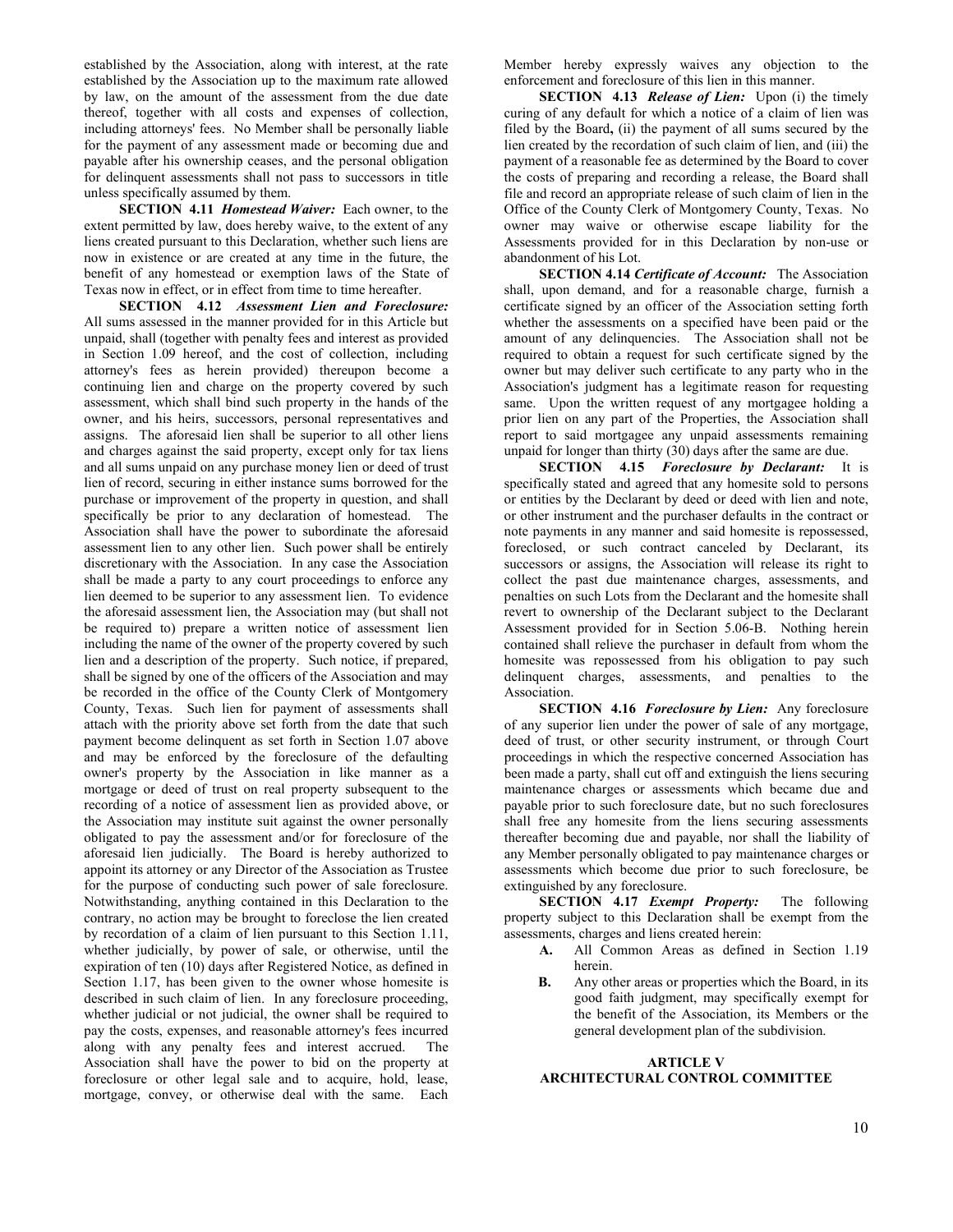**SECTION 5.01** *Designation of Committee:* The Association shall have an Architectural Control Committee, (ACC) which shall consist of a Chairperson who shall be a member of the Board and at least four (4) Members who shall be approved by the Board of Directors of the Association. Until the Class B membership shall be converted to Class A membership under the terms of Section 3.03, the appointment of the members of the ACC must be approved by the Declarant, (unless such right is specifically waived by written notice to the Association) and any and all members of such Committee may be removed by the Board of Directors and/or the Declarant without cause. After such date, the Board of Directors shall have the exclusive right and power at any time and from time to time to create and fill vacancies on the Architectural Control Committee, providing, however, that no ACC member shall serve more than three (3) consecutive years after which that member must take at least one (1) year off. Husbands and wives may not succeed each other nor may two (2) members of one (1) family serve concurrently.

**SECTION 5.02** *Meetings of the Architectural Control Committee:* The ACC shall meet from time to time as necessary to perform its duties hereunder. The ACC may, from time to time, by resolution unanimously adopted in writing, designate one or more of the Members of the ACC to take any action or perform any duties for and on behalf of the Committee, except the granting of variances pursuant to Section 1.08 of this Article. Upon such designation, the approval or disapproval of plans and specifications by such persons shall be equivalent to approval or disapproval by the entire Committee. In the absence of such designation, the vote of a majority of the Members of the ACC shall constitute an act of the Committee and shall be final, conclusive and binding.

**SECTION 5.03** *Function of Architectural Control Committee:* No improvement, as that term is hereinafter defined, shall be erected, constructed, placed, altered (by addition or deletion), maintained, or permitted to remain on any portion of the Subdivision until plans and specifications, in any such form and detail as the ACC may deem necessary according to the published "Procedures for Approval" described in Section 1.04-B, shall have been submitted to and approved in writing by such Committee. The ACC shall have the power to employ professional consultants to assist it in discharging its duties. In addition, the ACC shall be responsible for monitoring the compliance of all of the owners with the provisions of this Declaration. All actions, interpretations or decisions of the ACC shall be final and binding subject only to Appeal by the Member or other party to the Board as provided for in Section 1.13.

**SECTION 5.04** *Application Procedures:*

- **A. GENERAL PROCEDURES FOR ANY ADDITION OR CHANGE:**
	- **1.** Each homesite owner will submit his proposal for any addition, alteration or improvement, in writing, to the ACC at the address of the principal place of business of the Association unless otherwise provided for. The applicant shall use a Request for Review Form containing all the materials and information defined in the published "Procedures for Approval". The proposal will contain a description of the project, including the height, width, length, size, shape, color, materials, and location of the proposed improvement. Photographs or sketches of similar completed projects will aid in the consideration. If the alteration affects the existing drainage pattern, the proposed

drainage pattern must be included. The proposal should include a letter describing the proposed addition or alterations. The proposal shall be checked for specific conformance to the restrictions defined in Articles VI, VII, and VIII of this Declaration. Requests not in conformance will be automatically denied unless a specific request for variance is made by the owner.

- **2.** Oral requests will not be considered.
- **3.** Each alteration or addition must be specifically approved even though the intended alteration or improvement conforms to the Declaration, and even when a similar or substantially identical alteration or addition has been previously approved.
- **4.** The applicant shall be informed in writing of the decision.
- **5.** If the applicant fails to receive a reply within sixty (60) days, from the date of the written "Receipt of Plans" issued by the ACC, the request shall be considered to have been approved.
- **6.** If a proposal is rejected, the reason(s) for disapproval shall be stated as part of the written decision.
- **7.** The applicant is free to request reconsideration, if new or additional information which might clarify the request or demonstrate its acceptability can be provided.
- **8.** All plans, specifications and other materials submitted shall become the property of the ACC and will not be returned. All of the items submitted along with a copy of the Requests for Review will be filed according to the homesite number, along with the written decision and a statement of action taken, if any.
- **9.** In cases of new residential construction, the ACC shall be informed in writing upon completion of all construction and improvements required by this Declaration or the Governing Documents. The committee shall, within **seven** (**7**) days of the receipt of such notice, and such other information as is required for the issuance of a Certificate of Occupancy, inspect the property for determining compliance and providing a Certificate of Occupancy as required in Section 1.12, and approving connection to the water system according to Section 1.07.

### **B. PROCEDURES FOR APPROVAL:**

The ACC shall make available to any person or entity, upon their request, a copy of the "Procedures for Approval:" which shall (1) restate the provisions in Subsection A as shown herein or as modified by the Committee, (2) define any other requirements, procedures, or construction standards adopted by the Committee, and (3) state any fee structure as provided in Subsection D below.

#### **C. CHANGES IN PROCEDURES:**

The ACC, subject to the approval of the Board of Directors, may change the procedures and requirements defined in Subsections A and B herein by recording such changes or new procedures in the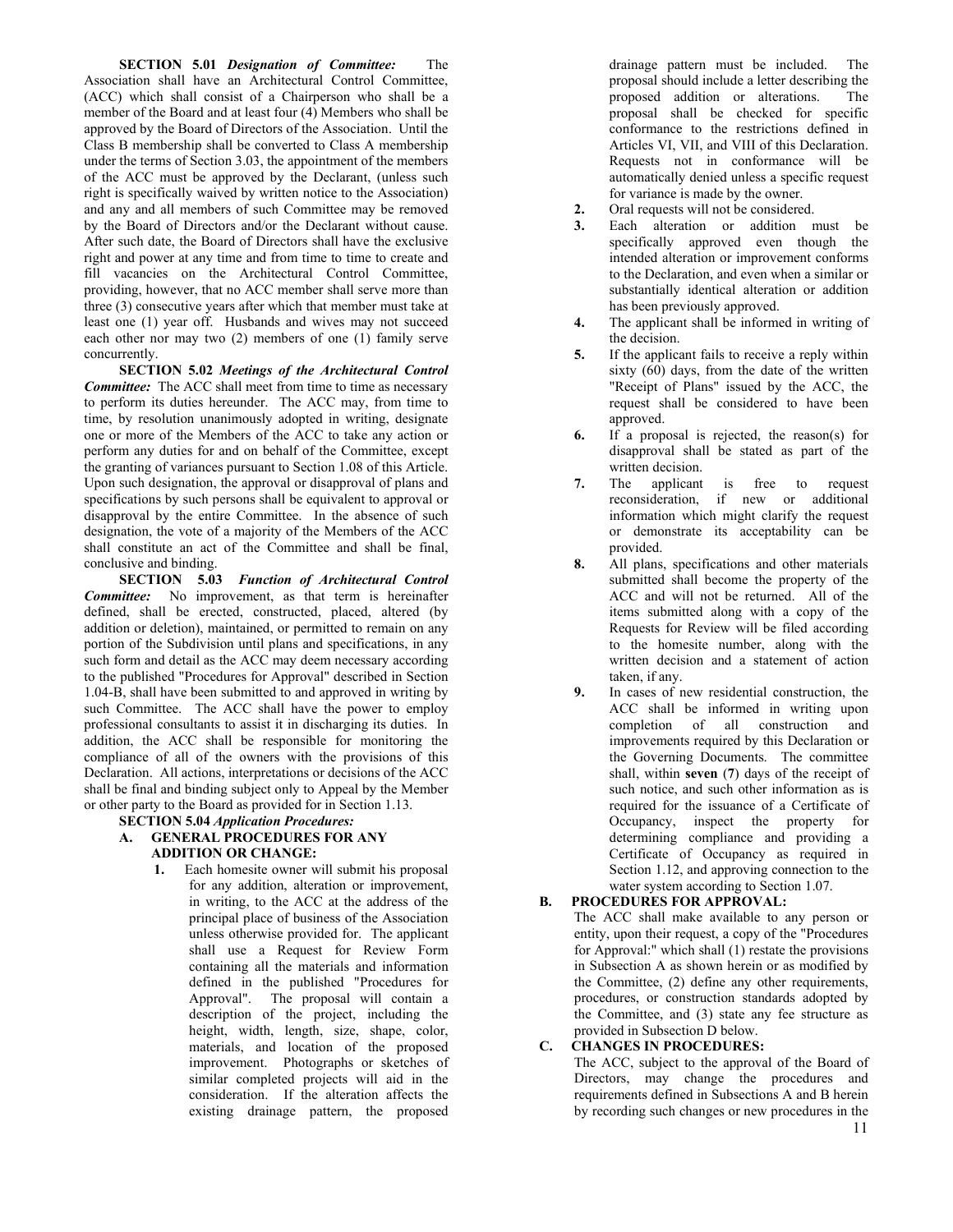Book of Resolutions and subsequently making available to all owners upon request a copy of the new "Procedures for Approval".

### **D. CHARGES:**

The ACC shall have the right to establish reasonable minimal fees for its regular services. and or deposits to ensure compliance. Said fees may be used to cover the costs of providing the services, including, but not limited to, research, copying of materials, etc. Any fees established will be subject to the approval of the Board of Directors and shall be noted in the Book of Resolutions. The fee structure shall be equitable to all Members and a statement of the fees will be made in the published "Procedures for Approval". In addition, after written notice to the submitting party, the Committee shall have the right to charge for reimbursement of any unusual expenses required or helpful in reviewing an application for approval, including but not limited to the expenses of hiring outside experts or counsel.

### **E. BUILDER APPROVAL:**

- 1. High Meadow Preserve Property Owners Association has the option to establish additional guidelines for a builder approval.
- 2.Builder must carry One (1) Million dollars

Liability per entity to hold harmless the Declarant, High Meadow Preserve Sales Staff and

- High Meadow Preserve Property Owners Association.
- 3.High Meadow Preserve Property Owners Association has the right to approve or disapprove builders.
- 4. Declarant reserves the right to approve builders.

**SECTION 5.05** *Definition of "Improvement":*  Improvement shall mean and include all buildings and roofed structures, parking areas, fences, walls, hedges, mass plantings, driveways, swimming pools, changes in any exterior color or shape, and any new exterior construction or exterior improvement which may not be included in any of the foregoing. It does not include garden, shrub or tree replacements, or any other normal replacement or repair which does not change exterior colors or exterior appearances. It does include both original improvements and all later changes and improvements.

**SECTION 5.06** *Basis of Approval:* Approval of plans and specifications shall be based, among other things, on adequacy of site dimensions, structural design, conformity and harmony of external design and of location with respect to neighboring structures and sites, relation of finished grades and elevations to neighboring sites, and conformity to both the specific and general intent of this Declaration.

**SECTION 5.07** *Minimum Construction Standards:* The ACC may, from time to time, establish an outline of minimum acceptable construction standards; provided, however, that such outline will serve as a minimum guideline and the ACC shall not be bound thereby.

**SECTION 5.08** *Variances:* Anything contained in this Article V or elsewhere in this Declaration to the contrary notwithstanding, the ACC is hereby authorized and empowered, at its sole and absolute discretion, to make and permit reasonable modifications of and deviations from any of the requirements of this Declaration relating to the type, kind, quantity, or quality of the building materials to be used in the construction of any building or improvement on any Subdivision

homesite and of the size, shape and location of any such building or improvement when, in the sole and final judgment and opinion of the Committee, such modifications and deviations in such improvements will be in harmony with existing structures and will not materially detract from the aesthetic appearance of the Subdivision and its improvements as a whole. The ACC may require the submission to it of such documents and items (including as examples, but without limitation, written request for and description of the variances requested, plans, specifications, plot plans, and samples of materials) as it shall deem appropriate, in connection with its consideration of a request for a variance. If the ACC shall approve such request for a variance, the ACC may evidence such approval, and grant its permission for such variance, only by written instrument, addressed to the owner of the Lot(s) relative to which such variance has been requested, describing the applicable restrictive covenant(s) and the particular variance requested, expressing the decision of the ACC to permit the variance, describing (when applicable) the conditions on which the variance has been approved (including as examples, but without limitation, the type of alternate materials to be permitted and alternate fence height approved or specifying the location, plans, and specifications applicable to an approved out building), and signed by a majority of the then members of the ACC. If such variances are granted, no violation of the covenants, conditions, and restrictions contained in this Declaration shall be deemed to have occurred with respect to the matter for which the variance was granted. The granting of such a variance shall not operate to waive any of the terms and provisions of this Declaration for any purpose except as to the particular property and particular provision hereof covered by the variance, nor shall it affect in any way the owner's obligation to comply with all governmental laws and regulations affecting his use of the premises. Any request for a variance shall be deemed to have been disapproved for the purposes hereof in the event of either (a) written notice of disapproval from the ACC; or (b) failure by the ACC to respond to the request for variance. The ACC shall have no authority to approve any variance except as expressly provided in this Declaration.

**SECTION 5.09** *Failure of the Committee to Act:* In the event said ACC fails to approve or disapprove any plans and specifications, other than variances, within sixty (60) days after said plans and specifications have been submitted to it, and acknowledged by a written "Receipt of Plans", approval will not be required and the provisions of this Article will be deemed to have been fully complied with; provided, however, that the failure of the ACC to approve or disapprove such plans and specifications within such sixty (60) day period shall not operate to permit any structure to be commenced, erected, placed, constructed, or maintained on any homesite in the Subdivision in a manner inconsistent with any provision of this Declaration. EXCEPT that the Architectural Control Committee has no right or power, either by action or failure to act, to waive or grant any variances specifically reserved to Declarant in Article VI hereof. If plans and specifications are not sufficiently complete or are otherwise inadequate, the ACC may reject them as being inadequate or may approve or disapprove part, conditionally or unconditionally, and reject the balance.

**SECTION 5.10** *Limitation of Liability:* Neither the Declarant, the Association, the ACC, nor any of the Members of such committee shall be liable in damages or otherwise to anyone submitting plans and specifications for approval or to any owner of land affected by this Declaration by reason of mistake of judgment, negligence, or non-feasance arising out of or in connection with the approval or disapproval, or failure to approve or to disapprove any plans and specifications.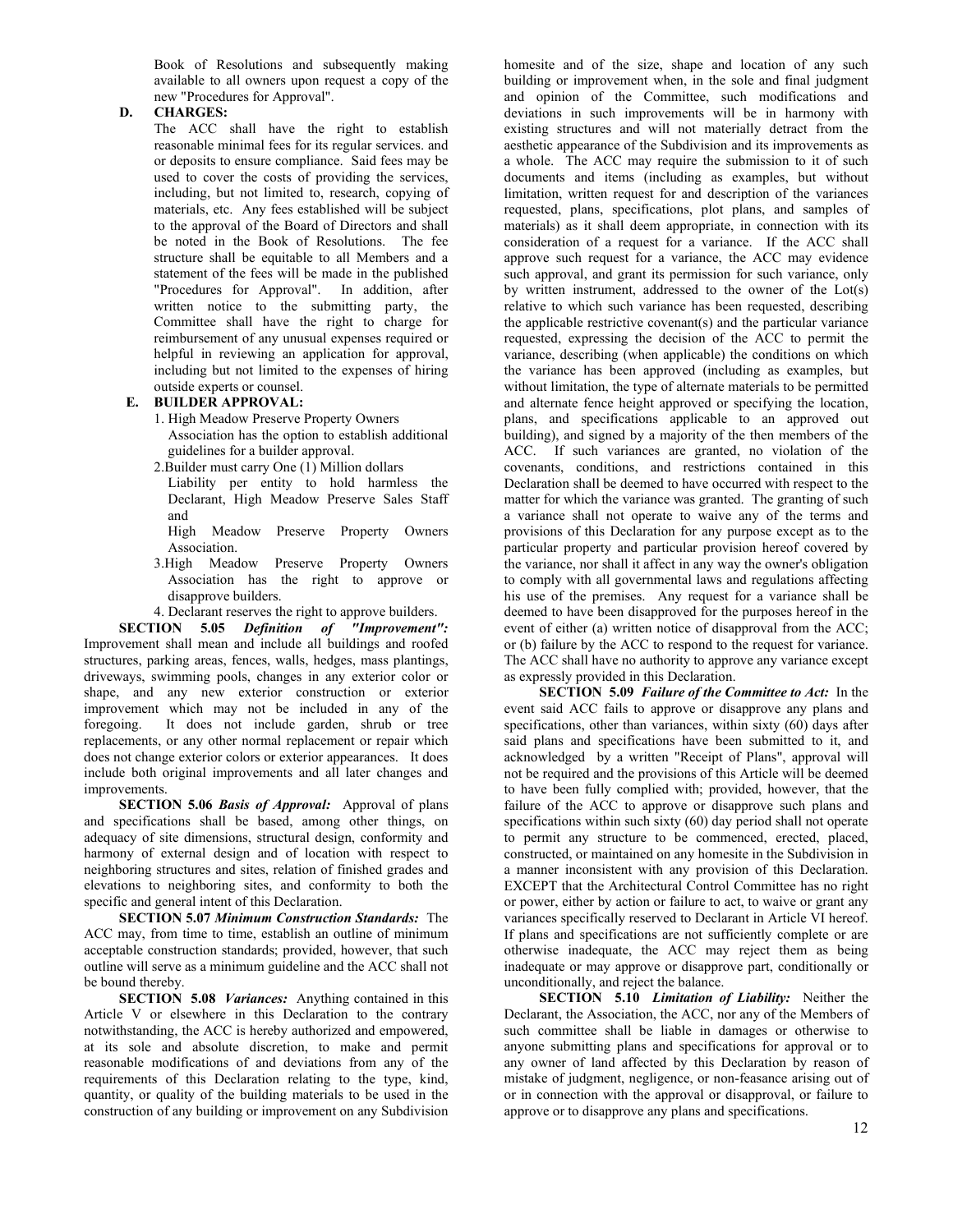**SECTION 5.11** *No Warranty Implied:* The approval or lack of disapproval by the ACC shall not be deemed to constitute any warranty or representation by such Committee including, without limitation, any warranty or representation relating to fitness, design, or adequacy of the proposed construction or compliance with applicable statutes, codes and regulations.

**SECTION 5.12** *Procedures for Monitoring Architectural Compliance and Compliance with this Declaration:*

### **A. INSPECTION:**

- **1.** The ACC may periodically survey the Properties for compliance with architectural standards and the provisions of this Declaration.
- **2.** The Committee shall inspect Lots undergoing improvement at completion, notify the owner in writing of violations, if any, and, when satisfied that the conditions set forth in the approved application and the provisions of this Declaration have been met, issue a Certificate of Occupancy as provided for in Section 5.05 if such is required.

### **B. ALLEGED VIOLATIONS:**

- **1.** All reports of alleged violations must be submitted in writing to the Architectural Control Committee.
- **2.** The Chairperson will appoint one member to investigate the allegation. If no violation is discovered, the complainant will be informed in writing. If it appears that there is a violation, the ACC will determine the appropriate disposition of the matter after the validity of the violation has been established according to the provisions of Section 9.02.
- **3.** In all cases, the name(s) of the homesite owner(s) responsible for the alleged violations shall be kept confidential until the violation has been established.
- **4.** In all cases the name(s) of the complainant(s) shall be kept confidential unless he (they) should decide to speak at any hearing according to the provisions of Section 9.02.

**SECTION 5.13** *Appeals:* Any Member or other individual or entity directly affected by a decision of the Architectural Control Committee may appeal in writing to the Board of Directors of the Association, provided the written appeal shall be received by the Board not more than thirty (30) days following the final written decision of the ACC. The Board shall submit such appeal to the ACC for review, whose written recommendations will be submitted to the Board. Within forty-five (45) days following receipt of the request for appeal, the Board shall render its written approval or disapproval of the Ac's decision. The failure of the Board to render a decision within said forty-five (45) day period shall be deemed a decision in favor of the appellant.

### **ARTICLE VI**

#### **PROTECTIVE COVENANTS**

**SECTION 6.01** *Use Restrictions:* Homesites in HIGH MEADOW PRESERVE are intended for single family residential purposes only, as further described herein, and are additionally subject to all of the restrictions of this Section.

**A. RESIDENTIAL ONLY:**

Each Lot, (including land and improvements) shall be used and occupied for single family residential purposes only. No owner or other occupant shall use or occupy his homesite, or permit the same of any part thereof, to be used or occupied, for any purpose other than as a private single family residence for the owner, his family, parents of the owner and/or his children and their spouses, or his tenant and their families and domestic servants (and their families) employed on the premises. As used herein, the term "single family residential purpose" shall be deemed to prohibit specifically, but without limitation, the use of Lots for multiple or duplex apartments. This shall not preclude the main residential structure from being leased or rented in its entirety as a single residence to one family or person, providing that a new Certificate of Occupancy be obtained before any tenant may occupy said residence.

### **B. NO COMMERCIAL:**

No profession, business or commercial activity which is in any way evident from the exterior of any building or which entails visitation by the general public shall be allowed on any homesite. No business or commercial structure of any kind or nature whatsoever shall be built on any portion of the property and no structure, facility, or area on any homesite shall be used for mechanical repair or construction work, manufacturing or production of any product except for repairing one's own vehicles in an area not visible from the road or neighboring properties, or purely for such purposes as would be considered a hobby and not a primary business regardless of whether such hobby shall be done for purposes of profit. This provision will not prohibit owner from having tractors or trucks in an enclosed area or totally shielded from the road. This provision will not prohibit any homeowner from maintaining his/her office in the home or providing such things as sewing or piano lessons or selling such items as cosmetics or household cleaners from the home providing, however, that there should be no visual evidence of any such activity from the exterior of the home, no signage of any kind, no advertising to come to the home and no noise made as a result of the activity. In any case, all activities shall be carried out in a manner and/or in a facility keeping with the intent that said homesite be kept in a neat and presentable manner. Timber production, ranching and farming is allowed providing no other deed restrictions are violated.

### **C. TEMPORARY AND OTHER STRUCTURES:**

1. **TEMPORARY STRUCTURES:** No structure of a temporary character; trailer, mobile home, tent, or shack shall be placed on any homesite, either temporarily or permanently and no previously used residence, house, garage, or other structure appurtenant thereto, shall be moved upon any homesite from another location.

2. **SALES AND CONSTRUCTION OFFICES:**  Declarant reserves the exclusive right to erect, place and maintain and to permit builders to erect, place and maintain such facilities in and upon the Subdivision as in its sole discretion may be necessary or convenient during the period of and in connection with the sale of homesites,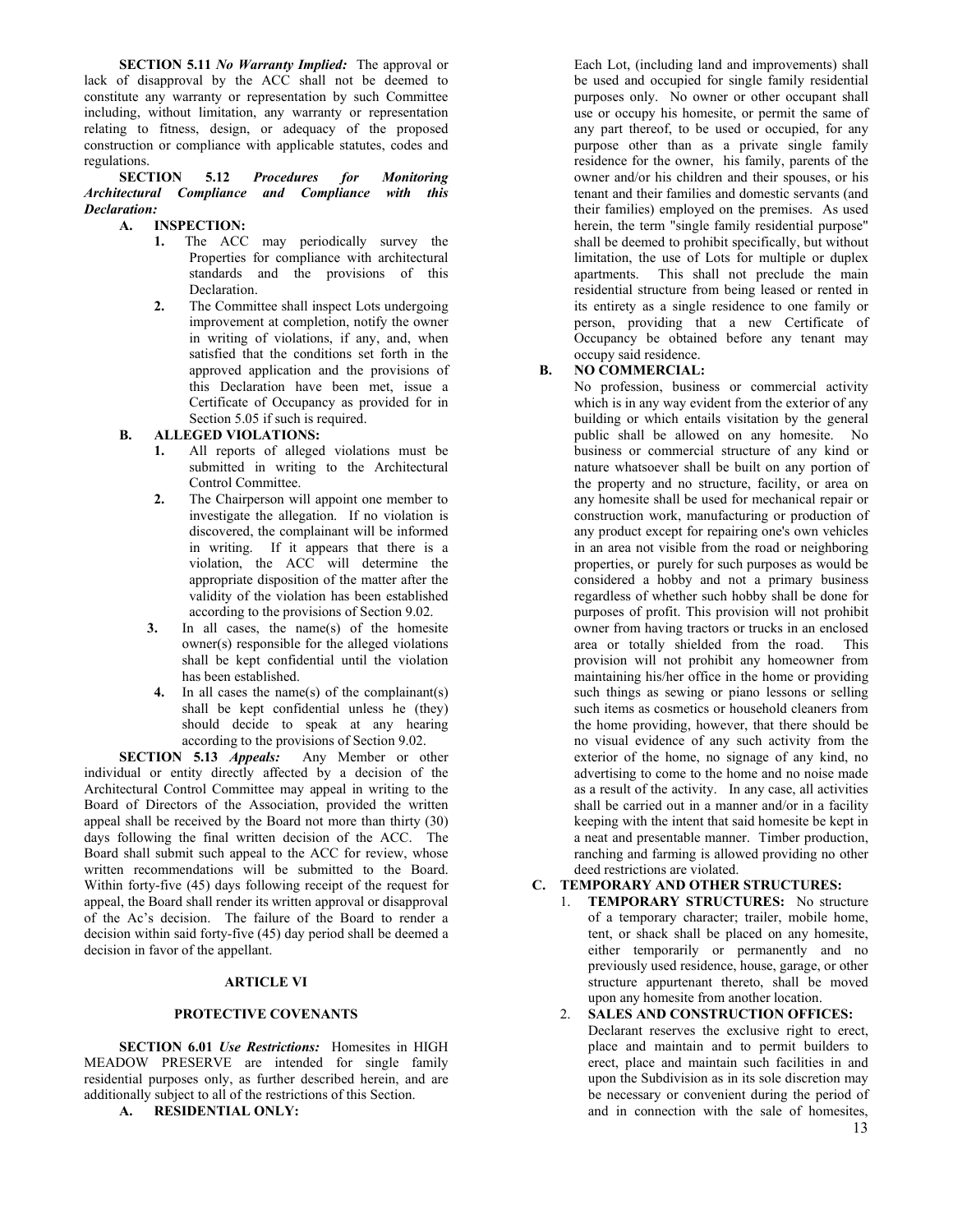construction and selling of residences, and construction of other improvements in the Subdivision. Such facilities may include, but not necessarily be limited to, a temporary office, storage area, signs, portable toilet facilities and sales office. Declarant and builders shall also have the temporary right to use a residence situated on a homesite as a temporary office or model home during the period of and in connection with construction and sales operations in the Subdivision, but in no event shall a builder have such right for a period in excess of one (1) year from the date of substantial completion of his last residence in the Subdivision.

### 3. **PERMANENT OUTBUILDINGS**:

Barns, equipment and/or storage buildings are permitted providing that they:

- a. Are located a minimum of twenty-five (25) feet behind the back line of the residence.
- b. Shall at no time be used as a residence.
- c. Are not a temporary or premanufactured building, or a move-on building.
- d. Meet construction standards of this declaration or the Community Association standards for outbuildings.
- e. For any structure other than a metal barn, it must have an architectural style similar to or complimentary to the main residence.
- f. Have a minimum pitch of  $4 \times 12$  on the roofline.
- g. Have a minimum of one (1) foot overhang on the eaves and a minimum of one (1) foot overhang on the gable.
- h. An outbuilding and the main residence may begin construction at the same time, but the outbuilding may not begin construction prior to the main residence..
- i. Are approved by the Architectural Control Committee.
- j. Exterior finish is compatible with main residence or painted in earth tones.

k. If the outbuilding's door faces the street, there is a 25% masonry requirement on the front face of the wall area of the outbuilding only.

l. Metal buildings must have bonded coating warranted for a minimum of Twenty (20) years from fading, chipping, or peeling.

### **D. SIGNS:**

Except for signs, billboards or other advertising devices displayed by Declarant for so long as Declarant (or any successors or assigns of Declarant to whom the rights of Declarant under this Section are expressly transferred) shall own any portion of the Subdivision, no sign of any kind shall be displayed to the public view on any homesite or the Common Areas, except:

**1. SIGNS: No signs on homesites except: homes for sale may display one sign with the following requirements.**

a. Three (3) feet by three (3) feet signs.

b. High Meadow Preserve Property Owners

Association approved frame.

- c. All signs of same color and font.
- d. Sign will be in center of homesite six (6) inches above grade.

e. Sign must include High Meadow Preserve Visitor center and phone number. Visitor Center phone number will be displayed on all signs until written notice from Declarant ending this requirement.

- 2. No "For Sale" signs are permitted on unimproved homesites EXCEPT the Declarant's signs or signs approved by the Declarant. Any owner, or owner's representative may display one (1) sign of not more than nine (9) square feet on a homesite improved with a residential structure to advertise the residence for sale or rent.
- **3.** The Association may display such signs as it may deem necessary for the efficient use of the Common Areas or beneficial for the Members.
- **4. HIGH MEADOW PRESERVE** Property Association or Declarant specifically is granted the right to enter on any property to remove signs not permitted by the Covenants.
- **E. GARBAGE AND REFUSE STORAGE AND DISPOSAL:**

All Lots and Common Areas shall at all times be kept in a healthful, sanitary and attractive condition. No homesite or any part of the Common Areas shall be used or maintained as a dumping ground for garbage, trash, junk, or other waste matter. All trash, garbage or waste matter shall be kept in adequate containers constructed of metal, plastic or masonry materials, with tightly fitting lids, which shall be maintained in a clean and sanitary condition and screened from public view except as necessary for garbage pick-up days. No homesite shall be used for open storage of any materials whatsoever, which storage is visible from the street, except that new building materials used in the construction or improvements erected on any homesite may be placed upon such homesite at the time construction is commenced and may be maintained thereon for a reasonable time, so long as the construction progresses without unreasonable delay, until completion of the improvements, after which these materials shall either be removed from the Lot, or stored in a suitable enclosure on the Lot.

### **F. REMOVAL OF DIRT:**

The digging of dirt or the removal of any dirt from any homesite or from any portion of the Common Areas is prohibited, except by the Declarant and except as necessary in conjunction with landscaping or construction of improvements thereon, and subject to the Approval of the Architectural Control Committee.

## **G. RE-PLATTING:**

No re-platting of this subdivision is allowed except by the Declarant, his heirs and/or assigns.

#### **H. CONTRACT RELEASE BY DECLARANT:**

No owner shall commence construction upon any homesite on which the Declarant has any lien or security interest without the express written approval of the Declarant.

**I. WINDOW AIR CONDITIONERS:** 

14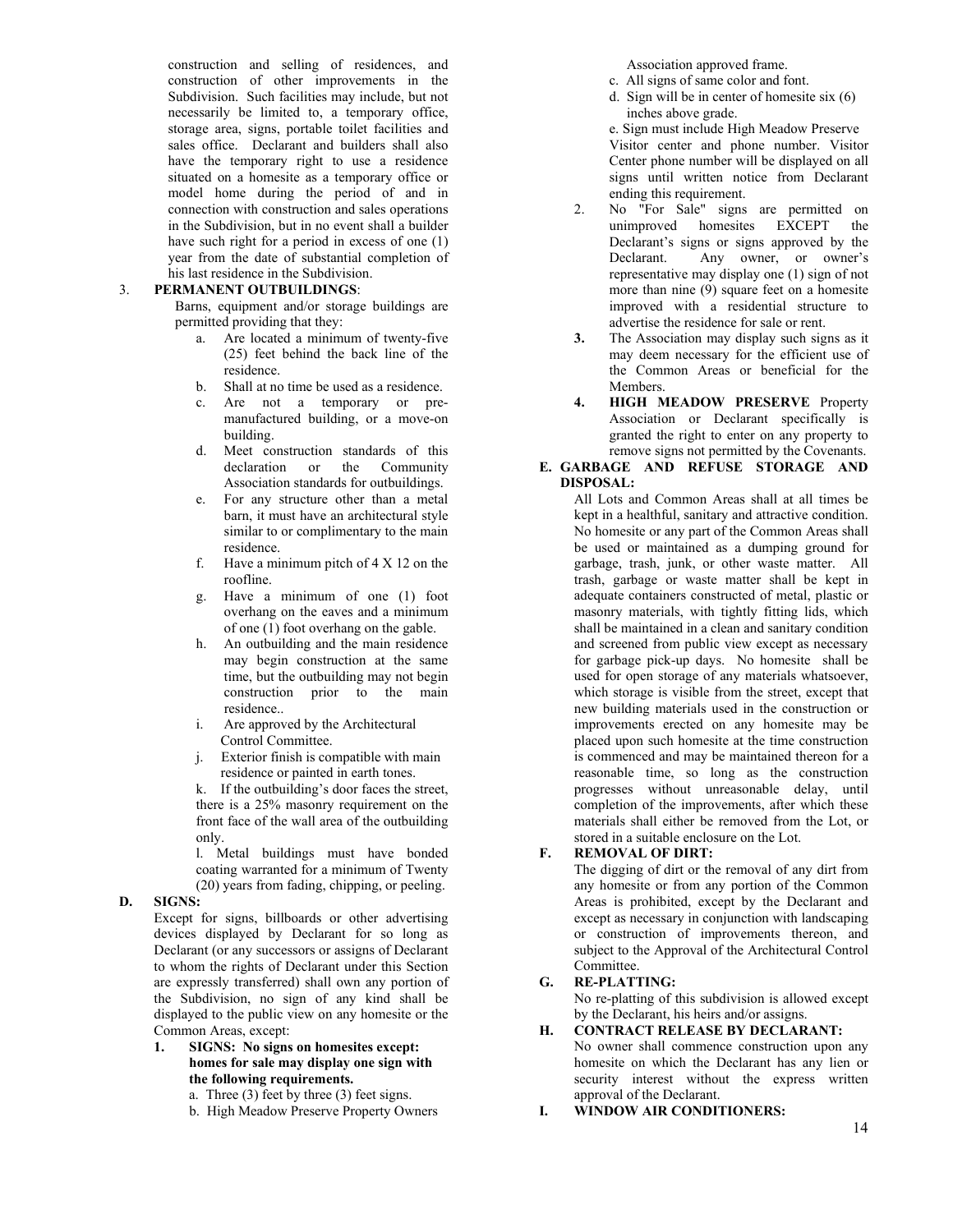No window or wall type air conditioners shall be permitted to be used, erected, placed, or maintained on or in any building in any part of the Subdivision, provided that the Architectural Control Committee may, at its discretion, permit window or wall type air conditioners to be installed if such unit, when installed, shall not be easily visible from a street, such permission to be granted in writing.

## **J. PROTECTION OF WATER SYSTEM:**

The owner of each homesite is solely responsible for the protection of all portions of the water system upon his Lot. The location of the water tap and water meter shall be marked by the homesite owner implanting two posts, painted white, and with twenty-four (24) inches showing above ground with one post being placed on each side of said water connection(s). The posts shall remain prominently showing until all construction on the homesite is complete and the lawn has been established. Repair of damages to the water system upon an owner's homesite caused by negligence or willful misconduct of the owner, his family, guests or representatives shall (at the option of the utility company) be the homesite owner's expense.

## **K. PROTECTION OF PROPERTY PINS:**

All property pins shall be initially installed by the Declarant. Subsequent to the purchase of any Lot, the owner shall be responsible for placing visible markers or posts immediately adjacent to all property pins he wishes to protect. Any pins subsequently damaged or removed after homesite has been purchased shall be replaced at the owner's expense if the owner did not properly mark them with visible posts.

### **L. FIREARMS AND FIREWORKS:**

The use or discharge of firearms, firecrackers or other fireworks in the Subdivision is prohibited.

### **M. ANTENNAS AND SATELLITE DISHES:**

Any antenna, satellite dishes or appurtenant structure shall be located behind the ridge line of the residence or in the backyard and shielded from view. Any antenna which will be more than fifteen (15) feet taller than the ridge line of the residence and will be easily visible from any street must be approved by the Architectural Control Committee.

### **N. EXTERIOR APPEARANCES:**

Each owner shall keep the exterior appearance of his residence in a neat and attractive manner. In no case shall windows be covered by sheets, aluminum, foil or other unsightly articles. Any interiors readily visible from any street shall be kept in a reasonable attractive manner or be hidden by decorative draperies.

### **O. TENANT'S RIGHTS AND RESPONSIBILI-TIES:**

All Lessees or Tenants shall be jointly responsible with the owner for abiding by all of the provisions of the Governing Documents. Failure to comply after the enforcement procedure outlined in Section 9.02 B-E shall give the Association the right to evict said Lessee or Tenant. The owner shall be jointly responsible with the Tenants for any costs or fines.

**SECTION 6.02** *Vehicles and Unsightly Articles:*  **A. STORAGE:**

No article deemed to be unsightly by the Architectural Control Committee shall be permitted to remain on any homesite so as to be visible from adjoining property or public or private streets. Without limiting the generality of the foregoing, boats, RV's wagons**,** motor scooter/bikes, golf carts, trailers (with or without wheels), tractors and garden maintenance equipment shall be parked or stored at all times, except when in actual use, in enclosed areas totally shielded from public view of the road or view of adjoining properties either in an out-building, in the garage, or behind a fence approved by the ACC**.** No vehicle of any type shall be parked on the street in front of the Lot. The Board may adopt rules for the regulation of the admission and parking of vehicles within the Subdivision, including the assessment of charges to owners who violate or whose invitees violate such rules, and the right to tow away any vehicles parked or stored in violation of said rules and regulations.

### **B. REPAIR:**

No repair work, dismantling or assembling of motor vehicles or other machinery or equipment shall be done or permitted on any street, driveway or other portion of any Common Areas. No repair work shall be performed on automobiles or other vehicles in driveways, or visible from the street except such work that is of a temporary nature. Any regularly recurring repair or dismantling work shall take place within a garage or other building screened from public view.

### **C. MOTOR VEHICLES:**

No unlicensed motor vehicles, other than those specifically and individually allowed in writing to the owner thereof by the Board of Directors, shall be operated within the Subdivision. Such permission form shall be in the possession of the operator of said vehicle at all times, and shall be shown without question to anyone requesting to see it. Unlicensed motor bikes, motorcycles, motor scooters, "go-carts", 3 or 4 wheelers, or other similar vehicles shall be permitted to be operated in the Subdivision. At the sole judgment of the Board of the HMPPOA, such operation, by reason of noise or fumes emitted, or by reason of manner of use, shall constitute a nuisance or annoyance; this operation will end on an individual basis. Vehicles of this type must comply with all State and County regulations.

### **D. PARKING**

1. Vehicle Parking: Vehicles shall be parked only in the garage or driveway. No vehicles shall be parked in the yard. No garage shall be enclosed or modified without ACC approval. Garage doors visible from any street shall remain closed except during ingress or egress or when actively being used.

2. RV Parking:

- i. HOMEOWNER'S RV: Home owners may park their RV in their drive for a maximum of two (2) days to pack or unpack before or after going on a trip.
- 15 ii. VISITING RV: When visitors or relatives from out of town come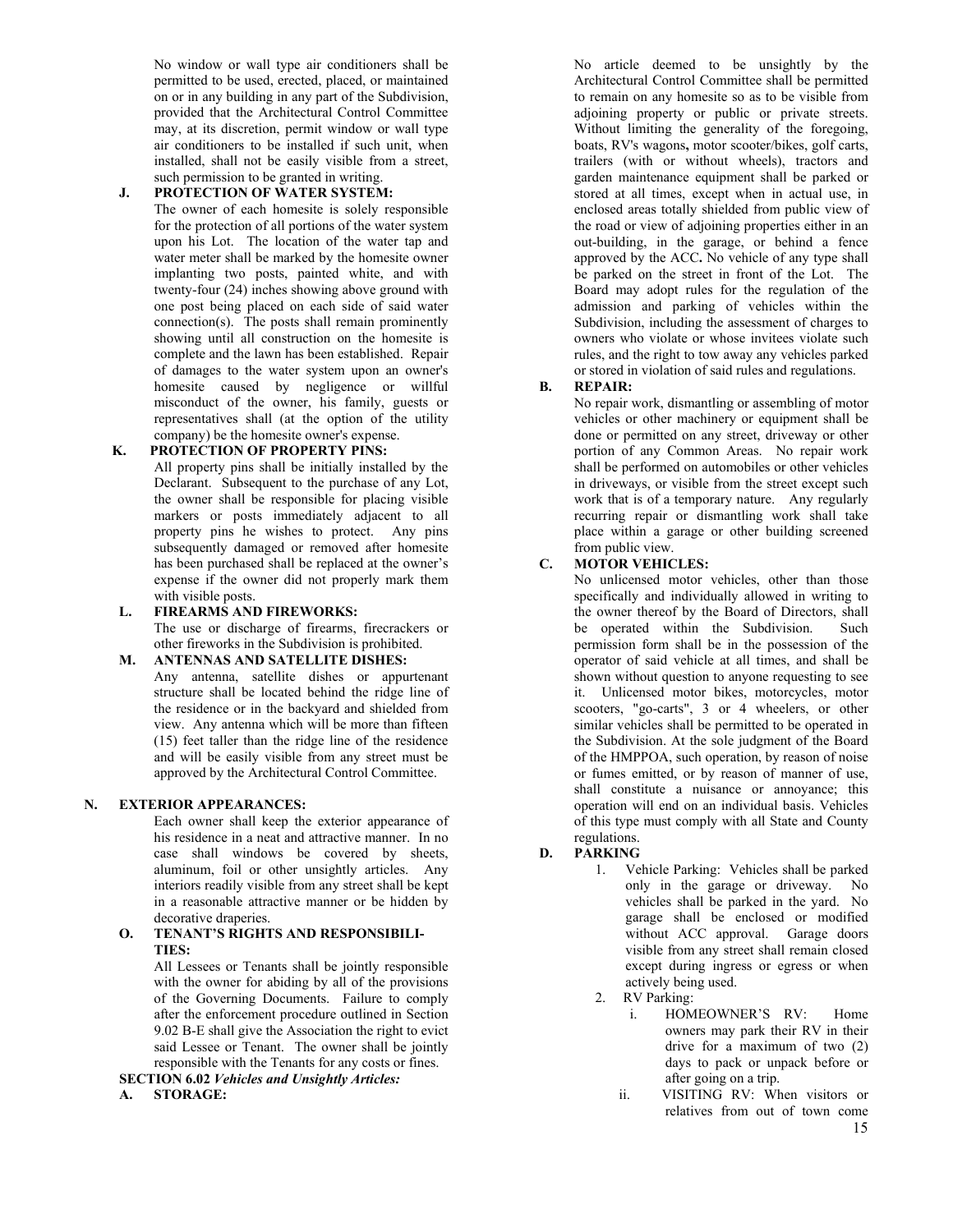with an RV, it may be parked in the driveway for a maximum of ten (10) days per year.

**SECTION 6.03** *Animals:* In addition to the provisions set out below, the Board shall have the right and power to adopt rules and regulations, according to the provisions of Section 3.07-A.5, pertaining to the keeping of any insects, reptiles, animals, livestock, or poultry within the Subdivision, and to establish such fees, fines, or penalties as necessary to carry out all such rules and regulations.

#### **A. FARM ANIMALS:**

There shall be a limit of one (1) large farm animal per acre of land (2) miniature horses will count as one (1) horse and not such animal(s) shall be maintained upon any single tract of land less than three (3) acres in size. Natural offspring shall be exempt until one (1) year old. No hogs shall be permitted. No poultry other than chickens shall be permitted. No roosters shall be permitted. Property owners may have no more than six (6) chickens at one time. Chicken coops must be well-maintained and their location must be approved by the Architectural Control Committee. Multiple lots adjacent to each other and having common ownership shall be treated as one (1) lot for purposes of this section. Property owner must own three or more continuous acres to own large farm animals.

### **B. PETS:**

All dogs shall be kept in a fenced area or secured by chain or leash and no animal will be allowed to roam or run about at large. No animals shall be allowed in or around any Common Facilities. Every female dog while in heat shall be confined in a building or secure enclosure by its owner in such a manner that she will not be in contact with another dog (except for intentional breeding purposes) nor create a nuisance by attracting other animals. Furthermore, all dogs and cats shall wear a collar at all times exhibiting a current rabies vaccination tag issued by a licensed veterinarian in compliance with the regulations of Montgomery County, along with an identification tag indicating the animal's name and the owner's name, address, and phone number. Said identification tag may, at the option of the Board, be designated to be of a defined size, shape or color which shall be common to the Subdivision for purposes of readily identifying stray animals.

### **C. NUISANCE:**

Nothing herein contained shall ever by construed so as to permit the keeping of animals or pets to become an unreasonable annoyance or be obnoxious to the occupants or owners of neighboring property, or to become a hazard to the health, welfare and well-being of the community, and all animal owners are responsible for any property damage, mess, injury, and disturbances their pet(s) may cause or inflict. Said determination shall rest completely with the Board at their discretion, and the Board shall have the right and power to take any action necessary for the enforcement of this Section or the protection of the Members including banishment of any animal or pet from the Subdivision. Any dogs or cats not wearing an identification tag shall be considered a stray and shall be dealt with in such manner as the Board

shall determine, including, but not limited to, the destruction of said animal by any appropriate means, and any such action will be deemed to be taken in good faith for the benefit of the residents and no liability shall exist because of such action.

## **SECTION 6.04** *Resale of Lots:*

### **A. REFERENCE TO DECLARATION:**

Reference shall be made to this Declaration in any instrument transferring title to any Lot.

### **B. NOTICE OF SALE:**

The Board of Directors and the Declarant shall be notified of any conveyance of a homesite by any manner. Said notice shall indicate the homesite number, date and type of conveyance, new owner's name, address and phone number, and any other such information as may be required for the issuance of a Certificate of Occupancy which may be required at the option of the Architectural Control Committee before a new resident may move into the residence upon said Lot.

### **C. ESTOPPEL CERTIFICATE:**

The Board, upon receipt of the above information, shall prepare an Estoppel certificate which shall set forth any assessments and charges due upon such home site at time of conveyance and certify as to whether or not there are violations of the Governing Documents remaining on the homesite as of the date of preparation of such certificate and further stating the remaining assessment balance, if any, due from the buyer for the balance of the fiscal year. This certificate shall be delivered to the place of closing, and the outstanding assessments, if any, and a reasonable charge to cover the cost of providing such certificate shall be deducted from the seller's account at the closing and transmitted directly to the Association.

**SECTION 6.05** *Certificate of Compliance:* No homesite shall be used for residential purposes in any manner; either initially, or subsequent to resale or leasing at the option of the ACC, until an inspection of the homesite has been made by the Architectural Control Committee to ascertain that all exterior improvements of the main residence, garage, driveways, culvert crossings, lighting, or other construction shall be completed and that the condition of the homesite is in compliance with the provisions of the Governing Documents. Said inspection by the ACC shall take place within seven (7) days of the receipt of written notice of completion of construction and/or such other information as is required for the issuance of a Certificate of Compliance. Within three (3) days of the inspection, the ACC shall:

- **A.** In the case of a satisfactory inspection, issue a Certificate of Compliance, or
- **B.** In the case of unsatisfactory inspection; issue a Certificate of Compliance with non-conformities. Submission plan refund will not be authorized until listed non-conformances have been corrected.

No warranty of the fitness of workmanship or materials, and no waiver of the Association's rights to enforce provisions of the Governing Documents shall be implied by the issuance of said Certificate of Compliance.

**SECTION 6.06** *Liability for Damages:* Each homesite owner, his family, guests, or his builders, subcontractors and agents shall be liable, both jointly and severally, for any damages to any part of the Subdivision by them or their agents by reason of the negligent or intentional misconduct of such person or entity. This shall include, without limitation, dumping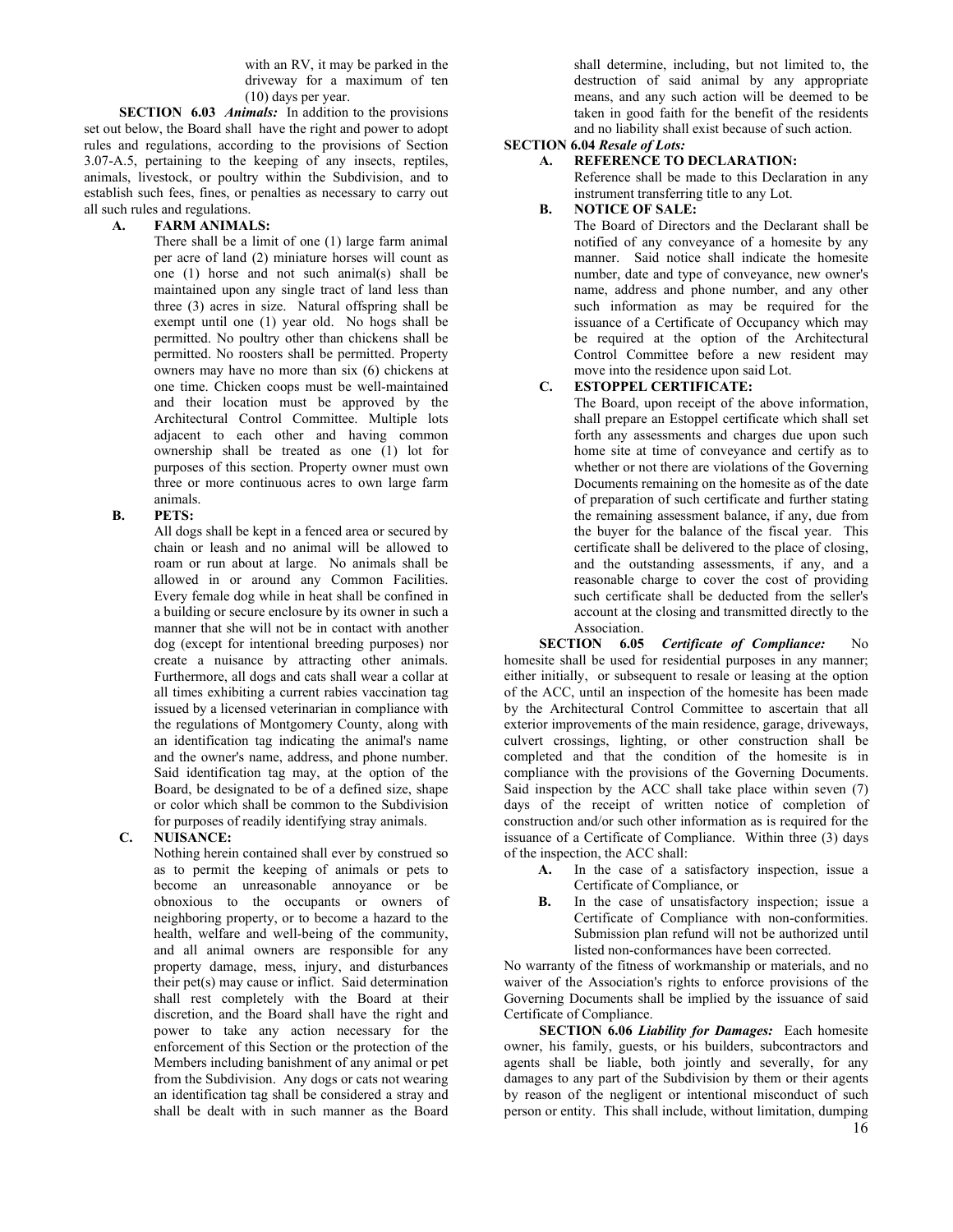of materials or concrete tailings in any area not specifically designated for that purpose by the Declarant or the Association; damages to ditches, roads, culverts, etc. by trucks or other vehicles; and damages to any other vegetation or improvements anywhere within the Subdivision. The dumping of materials and concrete tailings in any ditches is specifically prohibited. The correction of any damages applicable under this Section shall be handled the same as the enforcement of maintenance on any homesite according to the provisions of Section 9.02 with any charges arising herefrom becoming a lien upon the responsible owner's homesite with the same attributes of an assessment lien set forth in IV.

**SECTION 6.07** *Water Service:* No water for purposes of residential usage shall be supplied or allowed to any homesite prior to the issuance of the original Certificate of Compliance. It being the intention that no residence shall be habitable until all construction requirements or restrictions are fully complied with without the permission of the Declarant.<br>SECTION 6.08 *Nuisance*: Noxious, destructive,

**SECTION 6.08** *Nuisance:* offensive activities, or any activity constituting a nuisance shall not be carried on in any homesite or in the Common Area or any part thereof, and the Association shall have standing to initiate legal proceedings to abate such activity. Each owner shall refrain from any act or use of his or her homesite that could cause unreasonable embarrassment, discomfort, or annoyance to other owners, and the Board of Directors shall have the power to make and to enforce reasonable rules and regulations in furtherance of this provision.

**SECTION 6.09** *Detention Ponds*: There will be a detention pond located in the southwest portion of High Meadow Preserve (Live Oak Lake) where it will touch Lots 28, 27, 26, 24, 23, 19, and 18. There will also be a detention pond in the southern portion of High Meadow Preserve (Holly Creek Lake) between Buchanan Court and Holly Creek Bend which includes Lots 31, 32, and 39. The lots that include said ponds/lakes will further be known as the Live Oak Lake Association (LOLA) and the Holly Creek Lake Association (HCLA), respectively. The lots that form the LOLA and HCLA will have private access to their respective lake. All HMP residents will have access to Live Oak Lake from the nature preserve area only.

**A.** Each property owner of the listed homesites that has private access to either Live Oak Lake or Holly Creek Lake is responsible for grass maintenance and erosion control on the banks on their portion of the lake that is on their property.

**B.** The Declarant is not responsible for water level.

**C.** No fence of any kind will be allowed in the water. All fencing must meet minimum standards for HMPPOA and the LOLA and HCLA, respectively. All fencing behind the back plain of the house must be approved by the LOLA or HCLA. The LOLA and HCLA must write and make available fence construction standards for the individual association. Further, there will be no chain link or privacy fences allowed on the lake side of any home on Live Oak Lake or Holly Creek Lake.

### **ARTICLE VII**

#### **HOMESITE IMPROVEMENTS**

**SECTION 7.01** *Minimum Setback Lines:* No structure of any kind and no part thereof shall be placed within the setback lines adjacent to any street as per the recorded plat. Setback lines as recorded are measured from the property pins, not from the edge of the asphalt.

1. Rear property setback line – ten (10) feet

2. Side property setback line – eight (8) feet.

#### A. . **EXCEPTION:**

If one owner owns two or more adjacent Lots, and desires to construct one residence on such Lots, construction of which residence would violate the interior homesite set-back lines provided herein, the Architectural Control Committee may waive, in writing, said interior homesite lines as to such homesite for the purpose of determining the set back lines and other restrictions applicable to such Lots and such residence provided, however, that there are existing easements on the plat or required by the Declarant. Any Lots so combined shall be treated as one homesite by the owners and shall be conveyed as such. The following improvements are expressly EXCLUDED from these set back restrictions:

- **1.** Structures below and covered by the ground.
- **2.** Steps, walks, patios, swimming pools, driveways and curbing.
- **3.** Planters, walls, fences or hedges, not to exceed ten (10) feet in height.
- **4.** Landscaping.
- **5.** Any other improvements approved in writing by the Architectural Control Committee. Roofed structures, other than the following, may in no event be approved:
	- (a) guard houses
	- (b) gate houses
	- (c) swimming pool equipment, houses and cabanas
	- (d) greenhouses
- **B. FRONT OF LOT:**

For the purpose of these restrictions, the front of each homesite shall coincide with and be the property line abutting the street of the Lot's address. Unless otherwise approved in writing by the Architectural Control Committee, each main residence building shall face the front of the Lot.

**SECTION 7.02** *Minimum Square Footage:* Any residence constructed on said property shall have minimum square feet of living area exclusive of the area of attached garages, non-airconditioned porches, patios, breezeways, or other appurtenances or appendages of 2,000 square feet.

**SECTION 7.03** *Minimum Width:* Because this is a large homesite development, it is the intent of the Declarant to have the width of the house as wide as possible so as to have a very spacious look from the front. Therefore, no residence shall be less than sixty-five (65) feet in width including the garage (whether the garage is attached or detached), not including a porte-cochere or breezeway between the house and garage, unless the width of the homesite does not provide for sixty-five (65) feet between building lines. In such case the home shall be within one (1) foot of the width the building lines permit.

**SECTION 7.04** *Traffic Areas:* All driveways or parking areas used for vehicles shall be constructed of reinforced concrete.

## **SECTION 7.05** *Walls and Fences:*

### **A. SIGHT LINES:**

17 No fence, wall, hedge, or shrub planting which obstructs sight lines at elevations between two (2) and six (6) feet above the roadways shall be placed or permitted to remain in any corner homesite within the triangular area formed by the street easement lines and a line connecting them at points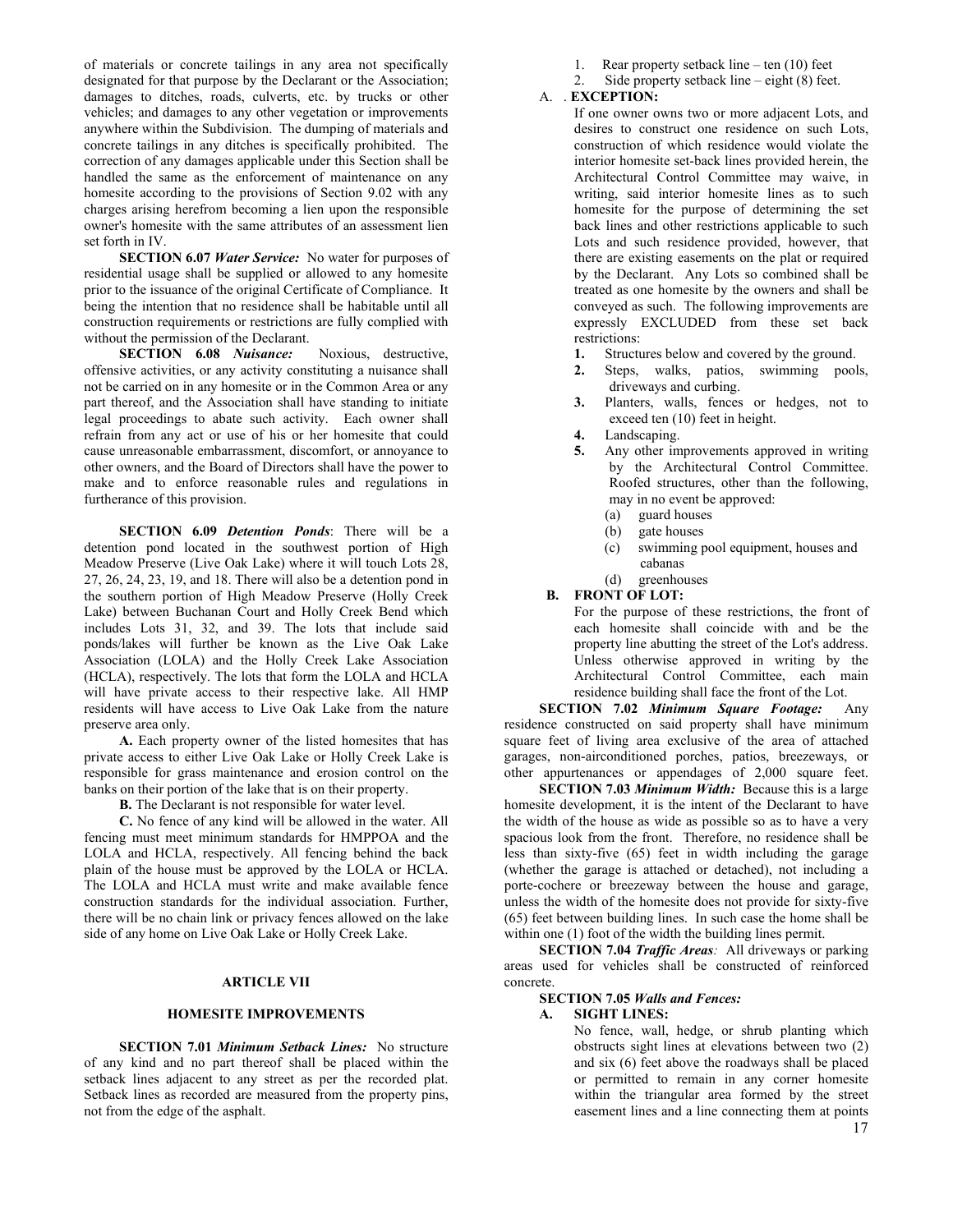twenty-five (25) feet from the intersection of the street easement lines.

### **B. FENCE LOCATION:**

Fence or walls shall be set back ten (10) feet from Property lines on all county roads. Any continuous Lineal structure above the natural grade of land shall be considered a fence and subject to review by the Architectural Control Committee. Fences in the front is to be wrought iron. Fencing for five acres or more can be approved horse fencing with a wrought iron entry gate.

### **C. SWIMMING POOLS:**

 All swimming pools must abide by all governmental regulations.<br>D. TENNIS COURTS

## TENNIS COURTS

- 1. Property Owner has the option to build a tennis court on his property.
- 2. Standard American Tennis Association (A.T.A.) Recommended fence height for tennis courts.
- 3. Tennis courts must be approved by Architectural Control Committee and located behind rear elevation of home.
- 4. At its option the HMPPOA Board can adopt tennis court construction standards for all property owners to comply.
- **E. FENCE MATERIALS:** All fences or walls shall be decorative wood, masonry, wrought iron or vinyl coated chain link fence may be used for tennis courts, kennels and pools located behind the rear elevation. Wooden frame or split rail style fences may be backed with vinyl coated chain link fencing as necessary to confine small animals. All wooden fences shall be constructed of cedar, redwood, or treated or painted lumber. All fences shall be maintained in a fully repaired, neat and presentable manner. No fences shall be higher than ten (10) feet except tennis fencing. All fence height must be consistent with neighborhood and approved by ACC.

**SECTION 7.06** *Landscaping:* Landscaping is required for certificate of compliance. All open, unpaved space in the front and the sides of a Homesite, shall be planted and landscaped. Landscaping in accordance with the plans approved by the Architectural Control Committee must be installed prior to occupancy of any Dwelling constructed on the property. On any lot under which a pipeline or pipeline easement is located, no trench or excavation by the Owner may be commenced without prior notification to the pipeline company, and prior approval of the Architectural Control Committee. Any significant changes in the existing landscaping visible from the street on any Homesite must have written approval from the Architectural Control Committee. It shall be the responsibility of every Owner to install and maintain, in an attractive manner, groundcover and/or grass in the front and/or the side of that portion of the lot that adjoins a street in the Subdivision up to the paved street. The type of grass and/or groundcover will be determined in the landscape standards. Any such planting is subject to prior approval by the Architectural Control Committee. It shall be the responsibility of every Owner to install and maintain, in an attractive manner, groundcover and/or grass in the front and/or the side of that portion of the Lot that adjoins a lake, pond, green belt or other landscaping reserve in the Subdivision at the Owner's expense. The type of grass and/or groundcover will be determined in the landscape standards. Any planting is subject to the prior approval of the ACC. No homesite shall be totally stripped of foliage.

HMPPOA has the responsibility to adopt landscape standards and to make these standards available to property owners at the time of plans submission. The landscape standards must establish minimum requirements and must be reasonable in expense and natural. Property owners are not allowed to clear cut all foliage from any homesite. Underbrushing and clearing for property owners pad site may be done without any approval.

**A.** All homesites bordering the exterior boundary of High Meadow Preserve will leave a 15 foot deep area in natural vegetation as a "green space". This area can be cleared for one or more of the following:

1. Clear space for building needs of the home or an outbuilding.

2. Clear space necessary for construction and maintenance of a fence.

Construction of a six (6) foot or higher privacy fence will remove the need for this green space. This policy is in place to assure a natural barrier between High Meadow Preserve and our neighboring communities. All effort will be made to respect this intent.

B. Front ditches must have solid sodding all the way to the street at the property owner's expense, upon completion of the home build, but prior to residents occupying the home.

**SECTION 7.07** *Septic Systems:* Each homesite owner will install his own septic system in accordance with all governmental regulations. Neither the Homeowner's Neither the Homeowner's Association nor the Declarant warrants the workability of any septic system.

**SECTION 7.08** *Water:* On the portion of **HIGH MEADOW PRESERVE** that is serviced by a private utility company for water no potable water wells shall be drilled on any Lot. Private, non-potable wells may be used for irrigation, landscaping, lake maintenance, pools, etc., providing they are not connected to the main home. Any portion of **HIGH MEADOW PRESERVE** that is not serviced by a utility company, potable wells will be allowed for all water needs. All wells must have: 1) ACC approval prior to being drilled; 2) be cemented in; 3) be logged and the logging records are made available to the developer and private water system operator; 4) be placed on the property so that the required sanitary easement does not encroach on any other lot. (Unless approved by the Declarant or Community Association); and 5) be in accordance with all governmental regulations. The Declarant has the right to utilize any Reserve or Lot owned by the Declarant for creation of utility service for High Meadow Preserve.

### **SECTION 7.09** *Culverts and Drainage:*

### **A. LIABILITY:**

All entries to any homesite shall be across an approved culvert crossing. In no case shall a ditch be crossed on a regular basis until such culvert crossing is constructed. Any road damage as a result of crossing ditches shall be the liability of the owner of the homesite adjacent to such damage.

### **B. CULVERT CROSSINGS:**

All culvert crossings shall be constructed exactly according to detailed plans and specifications designated by and available from the Architectural Control Committee and shall contain culvert pipe sized to the specifications of the County. Said culvert crossing shall consist of a minimum of **twenty (20)** feet of culvert pipe covered by concrete and finished on both ends with reinforced concrete which shall run from the shoulder of the road to the shoulder of the ditch and shall extend at least six (6) inches below the normal grade of the ditch and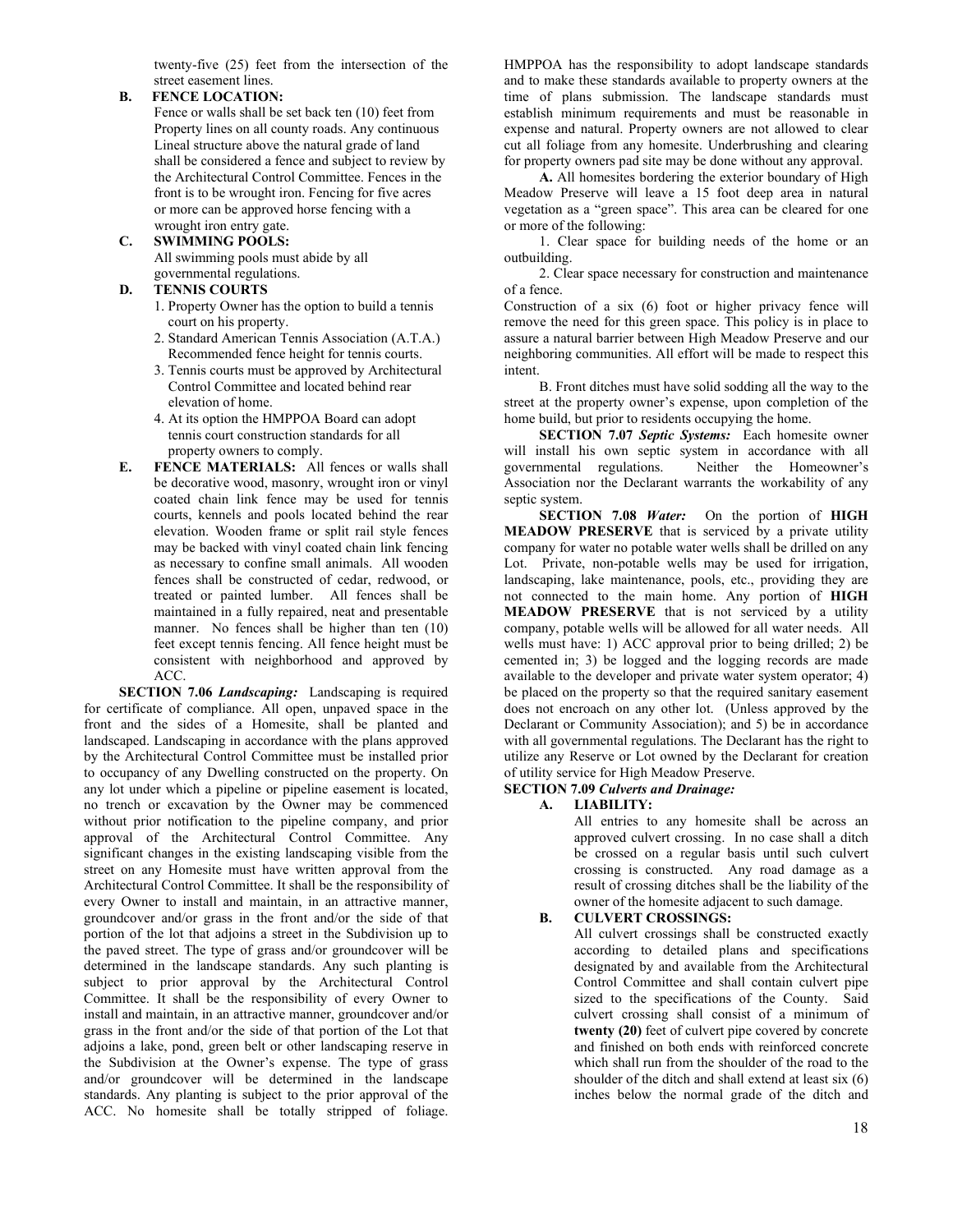three (3) inches above the level of the drive along both ends of the crossing.

1. Property owner must include additional culvert pipe if needed for the apron in front of mailbox. Property owner shall not impede water flow in ditches and must comply with county engineering requirements.

### **C. DRAINAGE:**

No owner may block or impede the flow of any drainage ditch whether natural or man made including, but not limited to, roadway ditches and drainage easement. All culverts shall be installed with sufficient depth to prevent erosion. Each owner shall be responsible for maintaining all drainage ways, (including but not limited to the planting of grass, removal of debris on the road ditches adjacent to his lot) natural and man made, planting grass, stopping erosion, etc. and culverts on or adjacent to his homesite in a manner that will encourage the free flowing of water without erosion, including but not limited to the planting and removal of debris or sediment, and clearing of any obstructions that may develop in said drainage ways or culvert. The Declarant or the Association may remove or repair any culverts, culvert crossings, or other obstructions or impediments; or repair damage from improperly placed culverts at the homesite owner's expense according to the provisions of Article IX.

### **D. MOWING:**

High Meadow Preserve Property Association has the responsibility of mowing all ditches from the edge of the road to the property line. Property Owners Association will also be responsible for mowing and maintaining all cul-de-sacs and islands, clubhouse property and entry signs. High Meadow Preserve Property Association will be responsible for maintaining and mowing all improvements, riding trails, biking trails, etc. Property owners have the option to maintain and mow their own ditches, corner signs and cul-de-sacs islands.

### **E. SLAB ELEVATION:**

The property owner is responsible to determine the proper slab elevation to prevent any flooding of the residence. Particular attention should be paid to the following:

- **1. 100 Year Flood Plain:** The slab should be sufficiently above the 100-year flood plain to prevent any possibility of flooding. If the 100 year flood plain is on your property or nearby, a qualified engineer should verify the location of the 100-year flood plain and determine the proper elevation of the slab.
- **2. Road Ways:** If the home is on the high side of a road, then the slab should be at least one (1) foot above the roadway to allow water to go over the road during severe storms and not damage the home.
- **3. Drainage Ditches:** The slab should be sufficiently high so as to allow for overflow drainage ditches or sheet flow during severe storms. (We recommend a minimum of one (1) foot above ground level.

**SECTION 7.10** *Address Numerals:* All assigned address numbers shall be prominently displayed in a decorative manner. The address numbers shall be a minimum of five (5) inches in

height and shall be located so that the lighting required in Section 7.11 shall make the address readily visible at night.

**SECTION 7.11** *Lighting*: Each homesite shall contain night lighting in conjunction with the address display according to plans and specifications designated or approved by the Architectural Control Committee. Said lighting or other lights adjacent to the streets shall automatically turn on every evening and off every morning. All such street lighting shall be kept in an operating condition.

### **ARTICLE VIII**

### **CONSTRUCTION STANDARDS**

**SECTION 8.01** *General:* All buildings or structures within the Subdivision shall meet the following requirements except as otherwise modified by this Declaration or the Architectural Control Committee.

#### **A. NEW CONSTRUCTION:**

All buildings or structures placed upon any homesite in the Subdivision shall be constructed of all new materials excepting for used brick or other decorative accessories that are commonly used in the construction of new residences. All exterior material other than those which are not commonly decorated or painted, shall be stained or painted with at least two  $(2)$  coats of paint.

### **B. ROOFING:**

All roofs shall be constructed of:

1. Top of the line two hundred forty (240) pound (or equivalent) heavyweight accented shadow-line composition roof in an earthen tone color.

- 2. Tile
- 3. Metal roofs (Not corrugated)

4. In no case shall lightweight or flat composition shingles be allowed on any structure.

5. Roof pitch shall be at least 5 on 12.

6. No HIP roofs facing the street. Garages and outbuildings may have HIP roofs, but all buildings must meet the roof pitch requirement above. Clay tile or clay tile substitute roofs that are used for Tuscan style homes, for example, may be permitted to have HIP roofs so long as the home plans are approved by the Architectural Control Committee.

7. Gables are required on any portion of roof exposed to the street.

8. On straight run roofs on the front elevation of home there shall be three (3) dormers.

#### **C. MASONRY:**

Masonry is considered brick, stone or stucco. All Houses must be a minimum of twenty-five percent masonry. If an Outbuilding's door faces the street, the Outbuilding must have a minimum of twentyfive percent masonry on the front face of the Outbuilding only. The approval of all materials and appearances is at the sole discretion of the Architectural Control Committee.

### **D. MATERIALS ON LOT:**

No construction materials shall be stored upon any homesite prior to the commencement of construction. Prior to issuance of a "Certificate of Compliance" the homesite shall be cleaned according to the provisions of Section 7.05.

**E. CONSTRUCTION STANDARD:**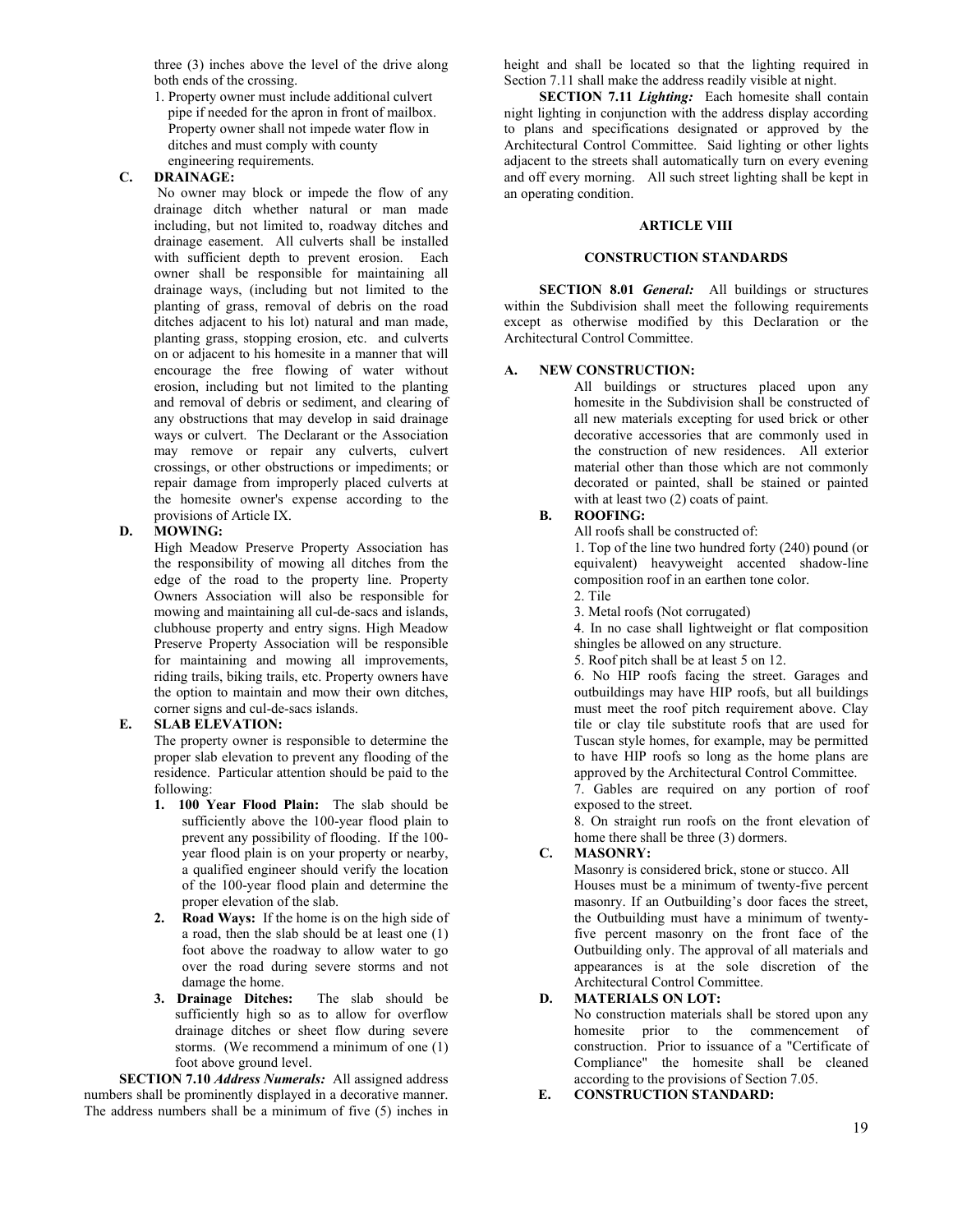In order to ensure value and quality in the Development, the Architectural Control Committee may adopt a Minimum Building or Construction Standards Code. Prior to developing plans and specifications, each homesite owner should get a copy of said Code, if adopted. Inspections during construction may be required in order to facilitate compliance. Said building code must be approved by the Declarant prior to being adopted.

### **F. TIME OF COMPLETION:**

All construction required for compliance with this Declaration and issuance of a Certificate of Compliance, including but not limited to the exterior of the residence, garage, and all structures appurtenant thereto, the culvert crossing, lighting, address display, driveways, and homesite grading; shall be completed not later than twelve (12) months following commencement of construction. For purposes hereof, the term "commencement of construction" shall be deemed to mean the date on which the foundation is completed. No structure shall be occupied or used until the exterior construction thereof is completed and a Certificate of Occupancy is issued according to the provisions of Section 1.05. Using any structure prior to completion of all construction required for a Certificate of Compliance shall be considered a violation of the restrictions and the Association may seek any relief necessary to force a timely completion including injunctive relief or the eviction of said residents until a Certificate of Compliance is obtained. It is specifically established that failure to complete construction and apply for a Certificate of Compliance within twelve (12) months from the commencement of construction shall be considered a violation of these restrictions and subject to, at the option of the Board, the fines and other remedies provided for in Section 12.04.

## **G. BUILDER APPROVAL:**

See Article 5.04 E.

### **SECTION 8.02** *Garages:*

### **A. TWO CAR MINIMUM:**

All residences must have an enclosed garage, architecturally similar to the residence. The garage must be at least a two-car garage and a concrete parking pad the same width as the garage and a minimum of twenty (20) feet in depth and shall be constructed immediately in front of the garage. Garages must be side or rear loading. Garages are required to maintain fully operational overhead doors which are in good condition at all times.

**B. USE:**

No garage shall be permitted to be enclosed for living or used for purposes other than storage of automobiles and other Common uses, unless another approved garage is built, and all garage doors shall be kept closed when not in specific use.

**SECTION 8.03** *Mother-In-Law Suites and/or Guest Quarters:* Any mother-in-law suites and/or guest quarters not structurally a part of the main residence shall be architecturally similar or complimentary to the residence.

**SECTION 8.04** *Outbuildings:* All outbuildings other than the garage or mother-in-law suites shall be constructed or installed behind the back line of the residence. No unfinished aluminum may be used in the construction of any outbuildings.

Unfinished tin may be used in the construction of any outbuildings with approval from the Architectural Control Committee on architectural fit. All metal buildings not matching the residence in architectural design, materials, and color must be finished in basic earth tone colors, that have been approved by the HMPPOA, to blend in with the surroundings and have a manufacturer's warranty with a minimum of twenty (20) years**.** If a property owner uses an unacceptable color, the building may be painted by the HMPPOA at the homeowner's expense. See Section 5.01-C for additional details.

> **A.** Unfinished tin shall be new material. Recycled tin material is not permitted for use. New material may be treated to appear aged. All unfinished tin must be sealed. Sealing may be done following any treatments.

**SECTION 8.05** *Swimming Pools:* Swimming pools must have the approval of the Architectural Control Committee before any work is undertaken. Permanent above ground-level swimming pools will not be approved. (See 7.05 B, 1)

**SECTION 8.06** *Play Equipment:* Temporary semipermanent children's play equipment such as sandboxes, temporary swimming pools having a depth of less than twentyfour (24) inches, playhouses, and tents shall not require the approval of the Architectural Control Committee provided that such equipment is located behind the back line of the main residence. and is in good repair.

**SECTION 8.07** *Exempt Property:* Notwithstanding any provision herein to the contrary, the Common Areas shall not be subject to or burdened by the building and use restrictions set forth in Articles VI, VII and VIII, except to the extent that same are made specifically applicable to the Common Areas.

**SECTION 8.08** *Amendment of Articles VI, VII and VIII*: The Association, acting through the Board of Directors, shall have the right to amend, modify or abandon any of the provisions of Articles VI, VII and VIII provided that such changes shall be consistent with and in furtherance of the general plan and scheme of development as evidenced by this Declaration. Said change shall 1) prior to January 1, 2027, have the written approval of the Declarant, 2) be recorded in the Book of Resolutions, 3) be evidenced by Notice to all Members, and 4) become effective six (6) months after the date of Notice to the Members unless a "Petition for Referendum" signed by fifteen percent (15%) of the Members is received prior to the effective date. Should a properly signed "Petition of Referendum" be received prior to the effective date, the proposed changes will be brought before the membership according to the provisions of Section 3.04-C with the assent of the majority of a Quorum of Members being considered as ratification of the proposed changes. Said changes shall become effective immediately upon ratification.

### **ARTICLE IX MAINTENANCE**

**SECTION 9.01** *Duty of Maintenance:* Owners and occupants (including lessees) of any part of the Subdivision shall jointly and severally have the duty and responsibility, at their sole cost and expense, to keep that homesite or portion of the Subdivision so owned or occupied, including buildings, improvements and grounds in connection therewith, in a wellmaintained, safe, clean, and attractive condition at all times. Such maintenance includes, but is not limited to the following.

- **A.** Completion of all improvements and/or compliance with all of the requirements for a Certificate of Occupancy.
- **B.** Prompt removal of all litter, trash, refuse, and wastes.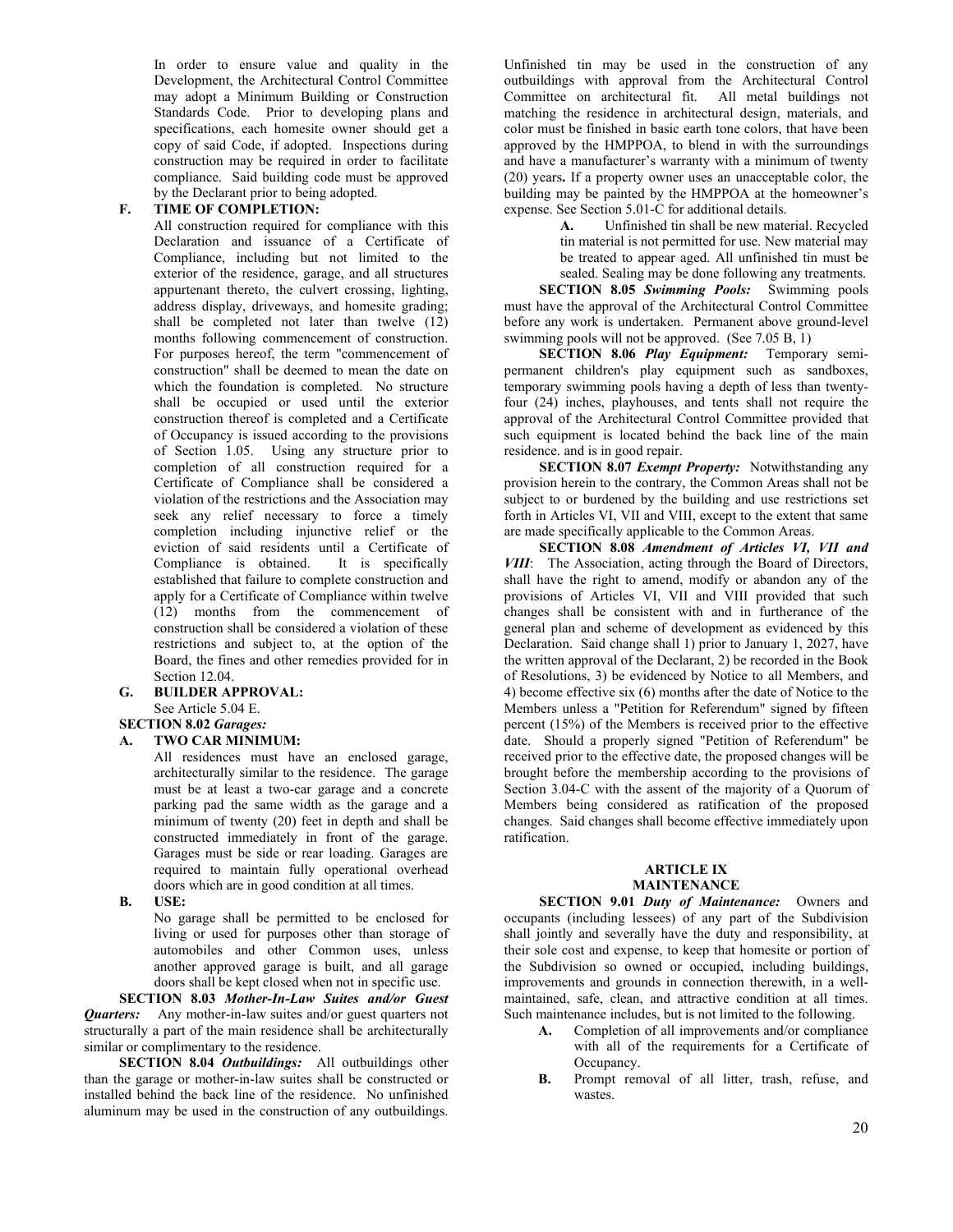- **C.** Prompt removal of any trees or vegetation inflicted with communicable diseases or parasites and dead or unsightly trees or vegetation.
- **D.** Regular mowing of all cleared areas.<br>**E.** Tree and shrub pruning after
- Tree and shrub pruning after completion of improvements.
- **F.** Keeping lawn and garden areas alive, free of tall weeds, and attractive.
- **G.** Watering.
- **H.** Keeping parking areas, driveways, roads, and drainage ways in good repair.
- **I.** Complying with all restrictions or requirements of this Declaration and the Governing Documents.

**SECTION 9.02** *Enforcement:* If, in the opinion of the Association or the Declarant, any such owner or occupant has failed in any of the foregoing duties or responsibilities, then the Association or Declarant may, but shall not be obligated to, cause such deficiency to be corrected as hereinafter set forth.

- **A.** For failure to keep a homesite mowed, or to remove dead or diseased tree, or for failure to remove rubbish or debris from a Lot; the owner shall be notified of such condition according to the provisions of Section 5.16. Such notice shall include: 1) a reasonable deadline date for performing said clean-up, and 2) a statement of what charges will be assessed by the Association for performing said service on behalf of the Association if not performed by the owner prior to the deadline date. Said charges may include not only the actual costs of performing said services, but also any special charges assessed according to Section 5.03- A and any billing fees required to collect said funds. The owner specifically acknowledges that it is not the Association's primary job to maintain individual lots and that there is a great deal of time and energy required by the Board to protect the appearance of the Subdivision whenever an individual fails to maintain his Lot. For all more serious instances of non-compliance or lack of maintenance, the Association shall proceed as follows:
- **B.** Upon finding by the Board of a deficiency in such maintenance or installation, the Board shall give registered Notice, as defined in Section 1.17, of deficiency to the owner which shall briefly describe the deficiency and set a date for hearing before the Board or a committee selected by the Board for such purpose. The Board may delegate its powers under this section to a duly appointed committee of the Association.
- **C.** Such hearing shall be held not less than fifteen (15) nor more than thirty (30) days from the date of delivery of said notice.
- **D.** Such hearing shall be conducted according to such reasonable rules and procedures as the Board shall adopt which shall provide the owner with the right to present oral and written evidence and to confront and cross-examine any person offering at such hearing evidence adverse to such owner. If the Board or any such committee renders a decision against the owner, it shall further set a date by which the deficiency is to be corrected by the owner. A decision of such committee may be appealed to the Board, but a decision of the Board shall be final.
- **E.** Should any such person fail to fulfill this duty and responsibility within such period, then the

Association or Declarant, as a common expense to be paid out of the Maintenance Fund, acting through its authorized agent or agents shall have the right and power, but not duty, to enter onto the premises and perform such construction, work, care, or maintenance without any liability for damages for wrongful entry, trespass or otherwise to any person. The owners and occupants (including Lessees) of any part of the Subdivision on which such work is performed shall jointly and severally be liable for the cost of such work along with any fines set by the Association for failure of the owner to comply, and shall promptly reimburse the Association for such cost. If such owner or occupant shall fail to reimburse the Association within thirty (30) days after delivery of a statement for such work from the Association, then said indebtedness shall be a debt of all of said persons jointly and severally, and shall constitute a lien against that homesite on which said work was performed. Such lien shall have the same attributes as the lien for assessments and special assessments set forth in Article IV above, which provisions are incorporated herein by reference, and the Association shall have identical powers and rights in all respects, including but not limited to the right of foreclosure. The rights herein shall be in addition to any or all of the rights provided in Section 52.04 of this Declaration.

### **ARTICLE X**

#### **COMMON PROPERTIES**

**SECTION 10.01** *Members' Easements of Enjoyment:*  Subject to the provisions of Section 10.02, every Member shall have a common right and easement of enjoyment in and to Common Areas and Common Facilities in the Subdivision, and such right and easement shall be appurtenant to and shall pass with the title to each homesite in the Subdivision

**SECTION 10.02** *Extent of Members' Easements:* The rights and easements of enjoyment created hereby shall be subject to the following:

**A. FEES AND RULES:**

The right of the Association, in its discretion, to charge reasonable admission and other fees for the use of the recreational Common Areas, and to make, publish and enforce reasonable rules and regulations governing the use and enjoyment of the Common Areas and Facilities or any part thereof, all of which reasonable rules and regulations shall be binding upon, complied with, and observed by each Member. These rules and regulations may include provisions to govern and control the use of such Common Areas and Facilities by guests or invitees of Members, including, without limitation, the number of guests or invitees who may use such Common Areas and Facilities, or any part thereof, at the same time. The Association shall also have the right to establish a "Guest Membership" for use of the Common Areas.

#### **B. NORMAL BUSINESS FUNCTIONS:**

The right of the Association to carry on normal business functions according to the provisions of the Governing Documents.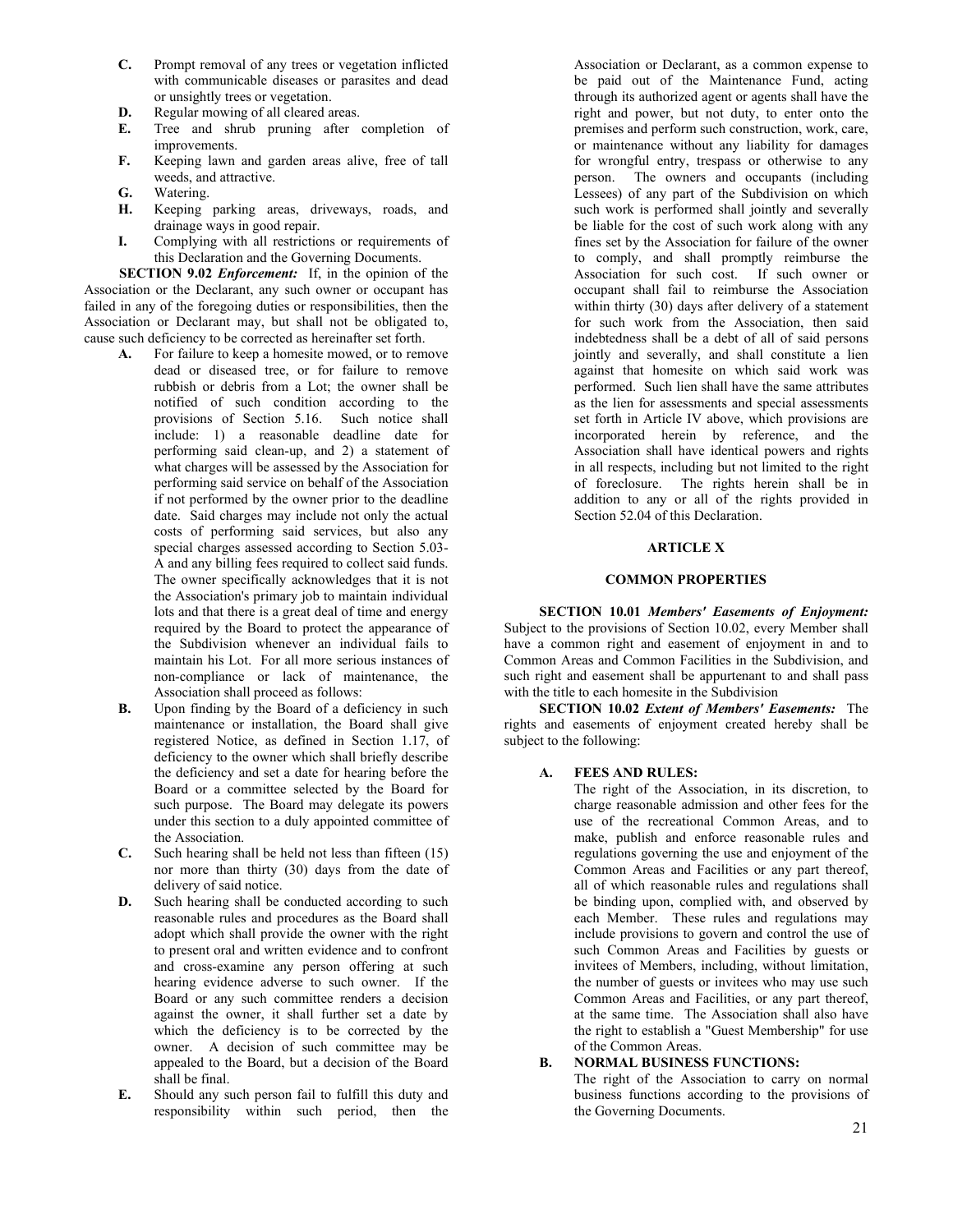### **C. SUSPENSION OF RIGHTS:**

The right of the Association to suspend the voting rights of a Member and his rights to use any recreational Common Areas during the period he is in default in excess of thirty (30) days in the payment of any assessment against his homesite or person and to suspend such rights for a period not to exceed sixty (60) days for any infractions of its published rules and regulations. The aforesaid rights of the Association shall not be exclusive, but shall be cumulative of and in addition to all other rights and remedies which the Association may have in this Declaration and any Supplemental Declarations or in its By-Laws or by law.

### **D. OTHER RESTRICTIONS:**

The restrictions as to use of the Common Areas provided for elsewhere in the Governing Documents.

**SECTION 10.03** *Title to Common Areas:* The Declarant may retain the legal title to the Common Areas and Common Facilities in the Subdivision until such time as it has completed improvements thereon, if any, and until such time as, in the sole opinion of Declarant, the Association is able to operate and maintain the same. Until title to such Common Areas and Facilities has been conveyed to the Association by Declarant, the Association will maintain said Common Areas and Facilities to the extent of the Association's ability. If the Declarant does maintenance, repairs, upkeep or pays taxes on common property, then the Association will reimburse the Declarant to the best of its ability for said expense. Once title is passed to the Association, then the Association will be responsible for all maintenance, repairs, improvements, taxes, etc.

**SECTION 10.04** *Delegation of Use:* Any Member may delegate his right of use and enjoyment of the Common Areas and Facilities in the Properties, together with all easement rights granted to Members in this Declaration and all Supplemental Declarations, to the members of his family, his tenants, lessees, or contract purchasers.

#### **ARTICLE XI**

#### **EASEMENTS AND RESERVES**

**SECTION 11.01** *Existing or Platted:* Declarant reserved the easements and right-of-way as shown on the Subdivision Plats for the purpose of constructing, maintaining, and repairing a system or systems of roads, drainage ways, electric lighting, electric power, communication and telephone line or lines, or any other utility Declarant sees fit to install in, across, and/or under the Subdivision. Natural gullies constitute a drainage easement. All dedications, limitations, restrictions and reservations shown on the Subdivision Plats and all grants and dedications of easements and related rights heretofore made by Declarant and Declarant's predecessors in title affecting the Subdivision are incorporated herein by reference and made a part of this Declaration for all purposes, as if fully set forth herein, and shall be construed as being adopted in each and every contract, deed or conveyance executed or to be executed by or on behalf of Declarant conveying any part of the Subdivision. There is hereby established a one (1) foot reserve around the perimeter of the Subdivision in favor of the Declarant, it being the intention of the Declarant that no homesite shall be used as access to or joined to any property not

included within the Subdivision without the Declarant's express approval. Unless otherwise set forth herein, any easement reserved to the Declarant shall be a non-exclusive easement and may, at its option, be used for any or all purposes mentioned in this Article.

**SECTION 11.02** *Utility Easements:* All easements are shown on the subdivision plat.

#### **EXCEPTION:**

If one owner owns two adjacent lots and wants to build on the common homesite line, providing no utilities have been installed, then the Declarant and all utility companies waive the right to use such easement.

**SECTION 11.03** *Title to Improvements and Appurtenances Not Conveyed:* Title to any homesite conveyed by Declarant by contract, deed, or other conveyance shall not be held or construed in any event to include the title to any improvements or appurtenances installed by Declarant or other entity providing any utility or service to the Subdivision, and the right to maintain, repair, sell or lease such appurtenances to any municipality or other governmental agency or to any public service corporation or to any other party is hereby expressly reserved to the Declarant or the Association.

**SECTION 11.04** *Installation and Maintenance:* There is hereby created an easement upon, across, over, and under all of the Subdivision for ingress and egress in connection with the completion of all development work by the Declarant or its agents and with the installation, replacement, and maintenance of all utilities, including, but not limited to, roadways, drainage ways, water, telephones, electricity and appurtenances thereto. By virtue of this easement, it shall be expressly permissible for the utility companies and other entities supplying such service to install and maintain pipes, wires, conduits, service lines, or other utility facilities or appurtenances thereto, on, above, across, and under the Subdivision within the public utility easements from time to time existing and from service lines situated within such easements to the point of service on or in any structure. Notwithstanding anything contained in this paragraph, no sewer, electrical lines, water lines, or other utilities or appurtenances thereto may be installed or relocated on the Subdivision until approved by Declarant or the Association's Board of Directors. The Declarant and the utility companies furnishing service shall have the right to remove all trees situated within or adjacent to the utility easements shown on the Subdivision Plats which would constitute a hindrance to the installation of such utilities, and to trim overhanging trees and shrubs located on portions of the Subdivision abutting such easements including any easements granted under Section 11.02 of this covenant.

**A.** The Declarant, or it's assigns, has the right to ingress and egress to any retention and detention ponds within the neighborhood for the purpose of pumping water out of the ponds for development.

**SECTION 11.05** *Emergency and Service Vehicles:* An easement is hereby granted to all police, fire protection, ambulance, and other emergency vehicles, and to garbage and trash collection vehicles and other service vehicles to enter upon the Subdivision in the performance of their duties. Further, an easement is hereby granted to the Association, its officers, agents, employees, and management personnel to enter the Subdivision to render any service provided for herein or to perform any of its functions.

**SECTION 11.06** *Surface Areas:* The surface of easement areas for above ground or underground utility services may be crossed by driveways, walkways, and fences and used for planting of shrubbery, lawns, etc. subject to the approval of the utility companies furnishing services to the Subdivision.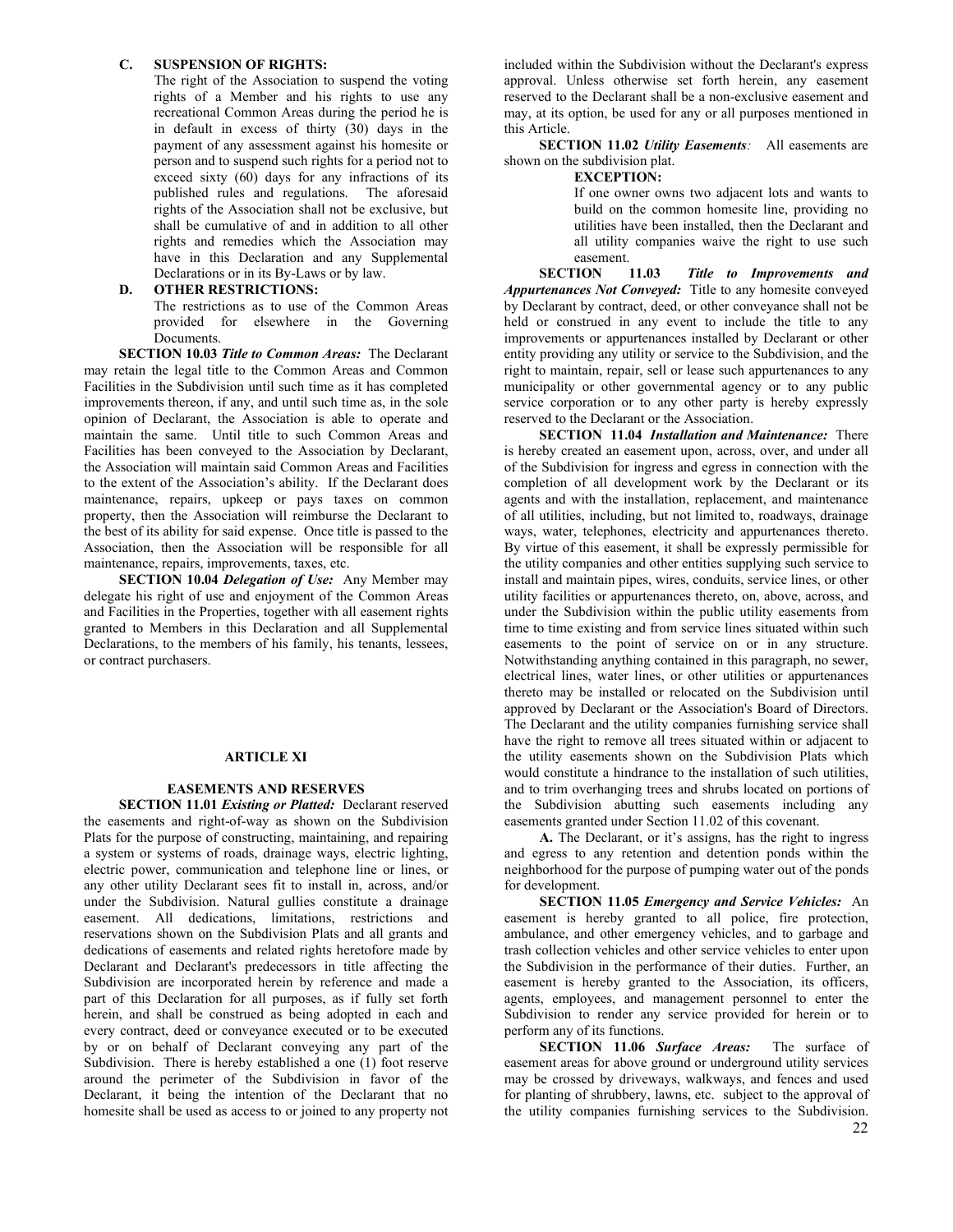However, neither the Declarant nor any supplier of any utility or service using any easement area shall be liable to any owner or to the Association for any damage done by them or their respective agents, employees, servants, or assigns, to any of the aforesaid vegetation or improvements as a result of any normal activity relating to the construction, maintenance, operation, or repair of any facility in any such easement area. All easements shall be kept clear of all other structures or buildings.

#### **ARTICLE XII**

### **GENERAL PROVISIONS**

**SECTION 12.01** *Duration:* This declaration and the covenants, restrictions, charges, and liens set out herein shall run with and bind the land, and shall inure to the benefit of and be enforceable by the Association, and every owner of any part of the Subdivision, including Declarant, and their respective legal representatives, heirs, successors and assigns, for a term beginning on the date this Declaration is recorded, and continuing through and including December 31, 2040 after which time said covenants shall be automatically extended for successive periods of ten (10) years unless a change (the word change including additions, deletions, or modifications thereto, in whole or in part) is approved according to the provisions of Section 12.02.

**SECTION 12.02** *Amendments:* This Declaration (other than as provided for in Section 8.08, pertaining to Articles VI, VII and VIII, may be amended or terminated at any time by the written agreement, by signed ballot, of sixty percent (60%) of the TOTAL ELIGIBLE VOTES of the Association as defined in Article III hereof, with both classes of the membership voting together and with both Classes having ONE VOTE for each homesite owned. Members may vote in person or by proxy at a meeting duly called for such purpose, written notice of which shall be given to all Members at least thirty (30) days and not more than sixty (60) days in advance and shall set forth the purpose of such meeting, provided that Declarant or its assigns must consent thereto if such amendment or termination is to be effective prior to December 31, 2027**.** Any such amendment or termination shall become effective when an instrument is filed for record in the Deed Records of Montgomery County, Texas, accompanied by a Certification, signed by a majority of the Board of Directors, stating that the required number of Members cast a written vote in favor of said amendment or termination at the meeting called for such purpose. Such instrument and certification shall also be signed by the Declarant or its assigns if the amendment or termination is to be effective prior to December 31, 2027. Copies of the written ballots pertaining hereto shall be retained by the Association for a period of not less than five (5) years after the date of filing for the amendment or termination.

**SECTION 12.03** *Amendments By The Declarant:* The Declarant shall have and reserves the right at any time and from time to time prior to January 1, 2027, without joinder or consent of any other party, to amend this Declaration by an instrument in writing duly signed, acknowledged, and filed for record for the purpose of correcting any typographical or grammatical error, oversight, ambiguity or inconsistency appearing herein, provided that any such amendment shall be consistent with and in furtherance of the general plan and scheme of development as evidenced by this Declaration and shall not impair or affect the vested property or other rights of any owner or his Mortgagee.

**SECTION 12.04** *Enforcement:* In addition to the remedies for enforcement provided for elsewhere in this Declaration, the violation or attempted violation of the

provisions of the Governing Documents or the Association's Rules by an owner, his family, guests, lessees or licensees shall authorize the Board to avail itself of any one or more of the following remedies:

- **A.** The imposition of a special charge not to exceed Fifty Dollars (\$50.00) per violation, or
- **B.** The suspension of owner's rights to use any Association property for a period not to exceed sixty (60) days per violation, according to Section 10.02-C., or
- **C.** The suspension of owner's voting rights and his rights to default on any assessment against his homesite or person, or
- **D.** The right to cure or abate such violation and to charge the expense thereof, if any, to such owner, according to Section 9.02, or
- **E.** The right to seek injunctive or any other relief provided or allowed by law against such violation and to recover from such owner all its expenses and costs in connection therewith, including, but not limited to attorney's fees and court costs.

Before the Board may invoke the remedies provided above, it shall give Registered Notice of such alleged violation to owner in the manner specified in Section 1.17, and shall afford the owner a hearing according to the provisions of Section 9.02. If, after the hearing, a violation is found to exist, the Board's right to proceed with the listed remedies shall become absolute. Each day a violation continues shall be deemed a separate violation.<br>SECTION 12.05 No Waiver: F

Failure by the Association, the Declarant, or by any Member to enforce any covenant, condition, or restriction herein contained, or the Articles, By-Laws or Association Rules, in any certain instance or on any particular occasion shall not be deemed a waiver of such right of enforcement on any such future breach of the same or any other covenant, condition or restriction.

**SECTION 12.06** *Cumulative Remedies:* All rights, options and remedies of Declarant, the Association, or the owners under this Declaration are cumulative, and not one of them shall be exclusive of any other, and Declarant, the Association, and the owners shall have the right to pursue any one or all of such rights, options and remedies or any other remedy or relief which may be provided by law, whether or not stated in this Declaration.

**SECTION 12.07** *Rights of Montgomery County:*  Notwithstanding anything herein to the contrary, any officials of Montgomery County shall have the right to enforce any of the provisions of this Declaration for the benefit of the public or any other affected individual by any action defined under this Declaration or any other action, which shall be legally available to the County.

**SECTION 12.08** *Rights of Mortgagees:* Any violation of any of the easements, agreements, restrictions, reservations or covenants contained herein shall not have the effect of impairing or affecting the rights of any mortgagee, guarantor or trustee under any mortgage or Deed of Trust outstanding against the Lot, at the time that the easements, agreements, restrictions, reservations or covenants are violated. Nothing contained in this Declaration shall impair or defeat the lien of any mortgage or Deed of Trust made in good faith and for value, but titles to any property subject to this Declaration obtained through sale and satisfaction of any such mortgage or Deed of Trust shall thereafter be held subject to all the protective restrictions hereof.

**SECTION 12.09** *Interpretation:* If this Declaration or any word, clause, sentence, paragraph or other part thereof shall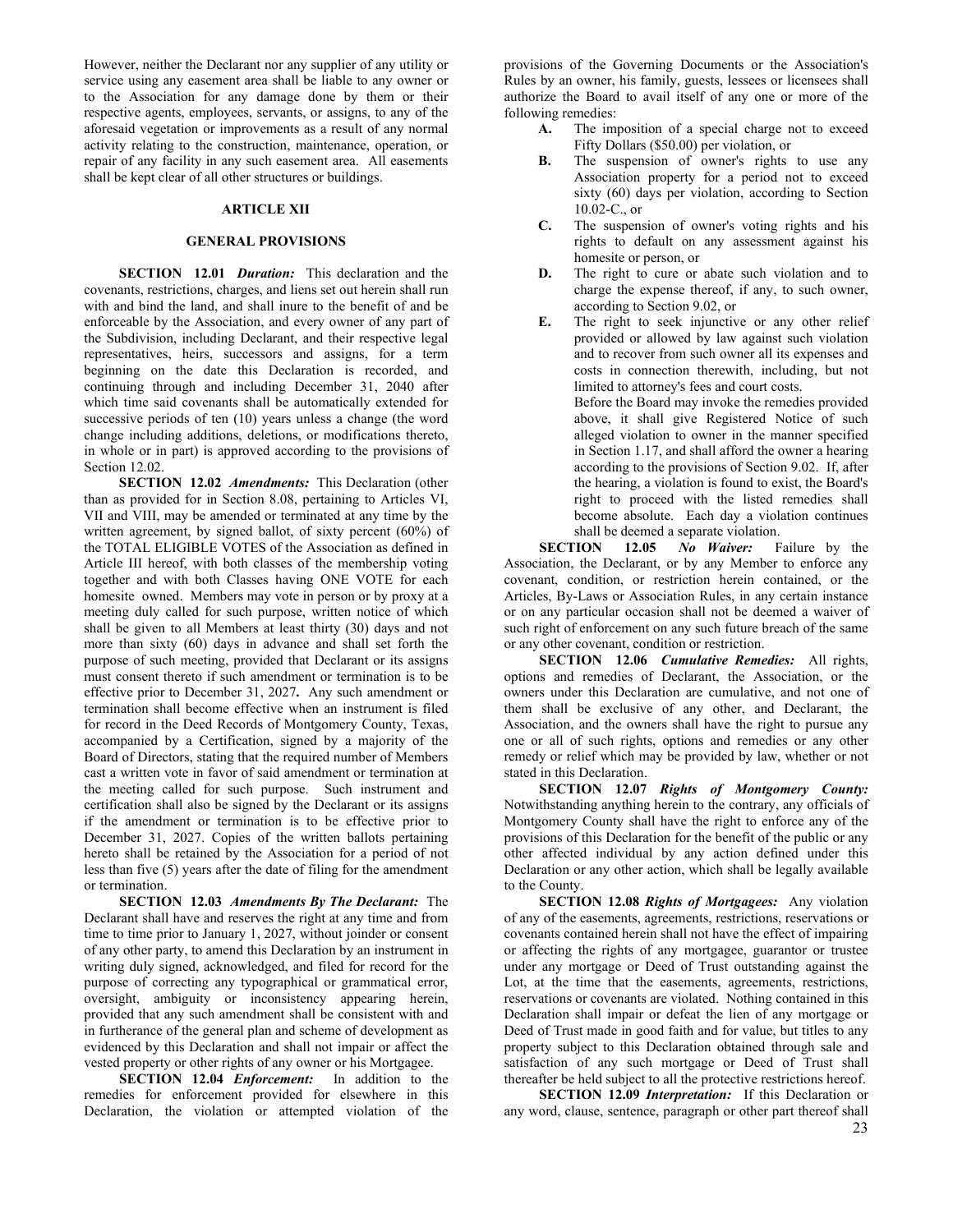be susceptible of more than one or conflicting interpretations, then the interpretation which is most nearly in accordance with the general purposes and objectives of this Declaration shall govern.

**SECTION 12.10** *Omissions:* If any punctuation, word, clause, sentence or provision necessary to give meaning, validity or effect to any other work, clause, sentence or provision appearing in this Declaration shall be omitted herefrom, then it is hereby declared that such omission was unintentional and that the omitted punctuation, word, clause, sentence or provision shall be supplied by inference.

**SECTION 12.11** *Gender and Grammar:* The singular, wherever used herein, shall be construed to mean the plural, when applicable, and the necessary grammatical changes required to make the provisions hereof apply either to corporations or individuals, males or females, shall in all cases be assumed as though in each case fully expressed.

**SECTION 12.12** *Titles:* The titles, headings, and captions which have been used throughout this Declaration are for convenience only and are not to be used in construing this Declaration or any part thereof.

**SECTION 12.13** *Severability of Provisions:* If any paragraph, section, sentence, clause or phrase of this Declaration shall be or become illegal, null, or void for any reason or shall be held by any court of competent jurisdiction to be illegal, null or void, the remaining paragraphs, sections, sentences, clauses, or phrases of this Declaration shall continue in full force and effect and shall not be affected thereby. It is hereby declared that said remaining paragraphs, sections, sentences, clauses, and phrases would have been and are imposed irrespective of the fact that any one or more other paragraphs, sections, sentences, clauses or phrases shall become or be illegal, null or void.

**SECTION 12.14** *Attorneys' Fees:* In the event action is instituted to enforce any of the provisions contained in this Declaration, the party prevailing in such action shall be entitled to recover from the other party thereto as part of the judgment, reasonable attorney's fees and costs of such suit.

**SECTION 12.15** *Choice of Law and Conflicts:* In case of any conflict between this Declaration and the Articles of Incorporation or By-laws or Association rules, this Declaration shall control. The validity, interpretation and performance of this Declaration, the Articles of Incorporation and By-laws shall be controlled and construed under the laws of the State of Texas.

**SECTION 12.16** *Non-liability of Officials:* To the fullest extent permitted by law, neither the Board, the Declarant, the Architectural Control Committee, nor any other committees of the Association or any Member of such Board or committee shall be liable to any Member or the Association for any damage, loss or prejudice suffered or claimed on account of any decision, approval or disapproval of plans or specifications (whether or not defective), course of action, act, omission, error, negligence or the like made in good faith within which such Board, committees or persons reasonably believed to be the scope of their duties.

**SECTION 12.17** *Acceptance by Lienholders:* The undersigned Lienholders, if any, have executed this Declaration to evidence their consent to the imposition of the foregoing covenants, conditions, and restrictions upon any and all tracts included within the metes and bounds attached hereto as Exhibit A regardless of whether such tracts may be encumbered by a pre-existing lien. It is agreed hereby that any such liens shall be subordinated to this Declaration and all of the provisions thereof.